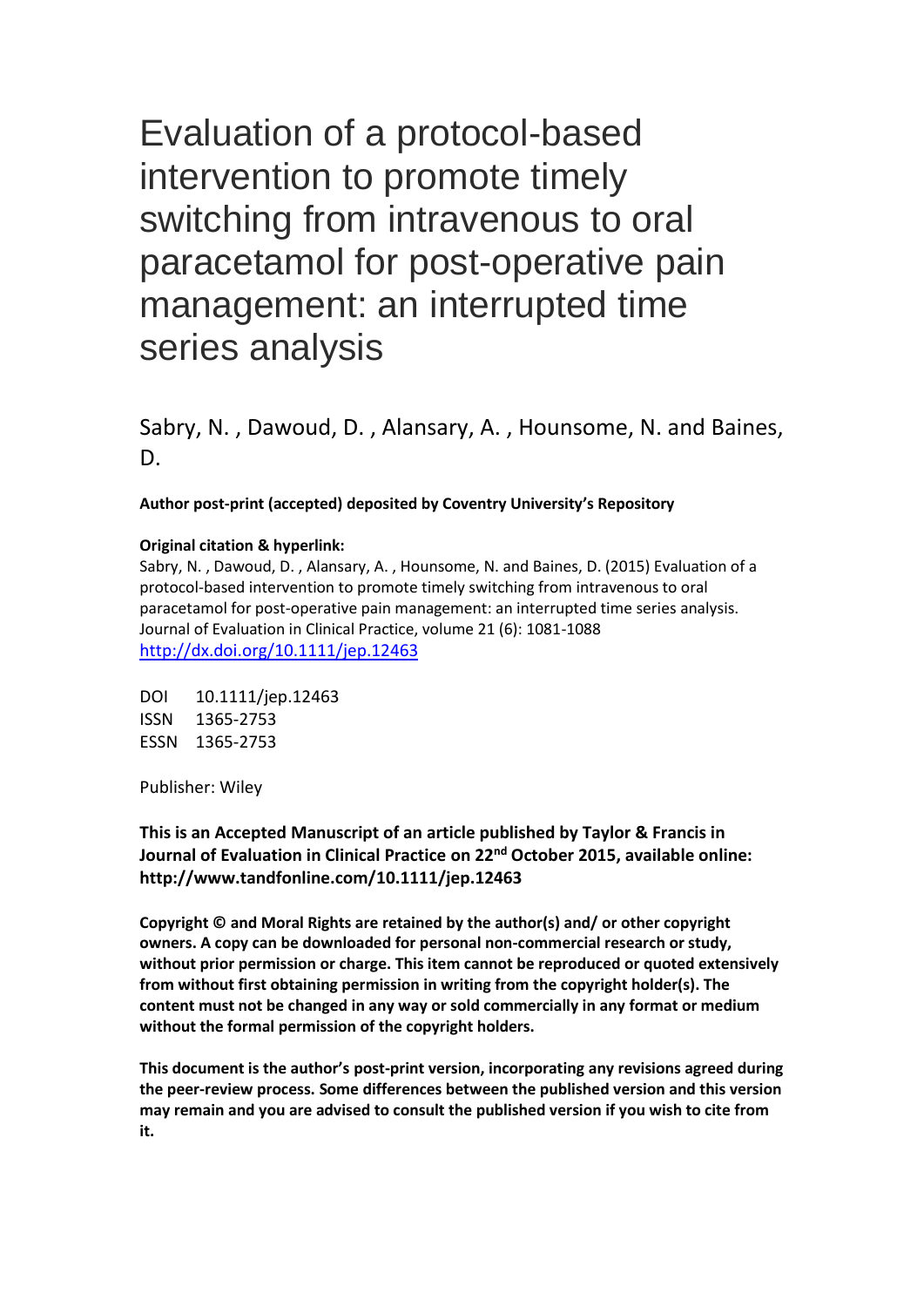#### **Manuscript**

### **Abstract**

*Rationale, aims and objectives:* Timely switching from intravenous to oral therapy ensures optimised treatment and efficient use of healthcare resources. Intravenous (IV) paracetamol is widely used for postoperative pain management but not always switched to the oral form in a timely manner, leading to unnecessary increase in expenditure. This study aims to evaluate the impact of a multifaceted intervention to promote timely switching from the IV to oral form in the postoperative setting.

*Methods:* An evidence-based prescribing protocol was designed and implemented by the clinical pharmacy team in a single district general hospital in Egypt. The protocol specified the criteria for appropriate prescribing of IV paracetamol. Physicians were provided with information and educational sessions prior to implementation. A prospective, quasiexperimental study was undertaken to evaluate its impact on IV paracetamol utilisation and costs. Data on monthly utilisation and costs were recorded for 12 months before and after implementation (January 2012 to December 2013). Data were analysed using interrupted time series analysis.

*Results:* Prior to implementation, in 2012, total spending on IV paracetamol was 674,154.00 Egyptian Pounds (L.E.) (\$236,68.00). There was a non-significant (p>0.05) downward trend in utilisation (-32 ampoules/month) and costs (reduction of 632 L.E. (\$222)/month). Following implementation, immediate decrease in utilisation and costs ( $p<0.05$ ) and a trend change over the follow-up period were observed. Average monthly reduction was 26% (95% CI: -24% to -28%,  $p < 0.001$ ).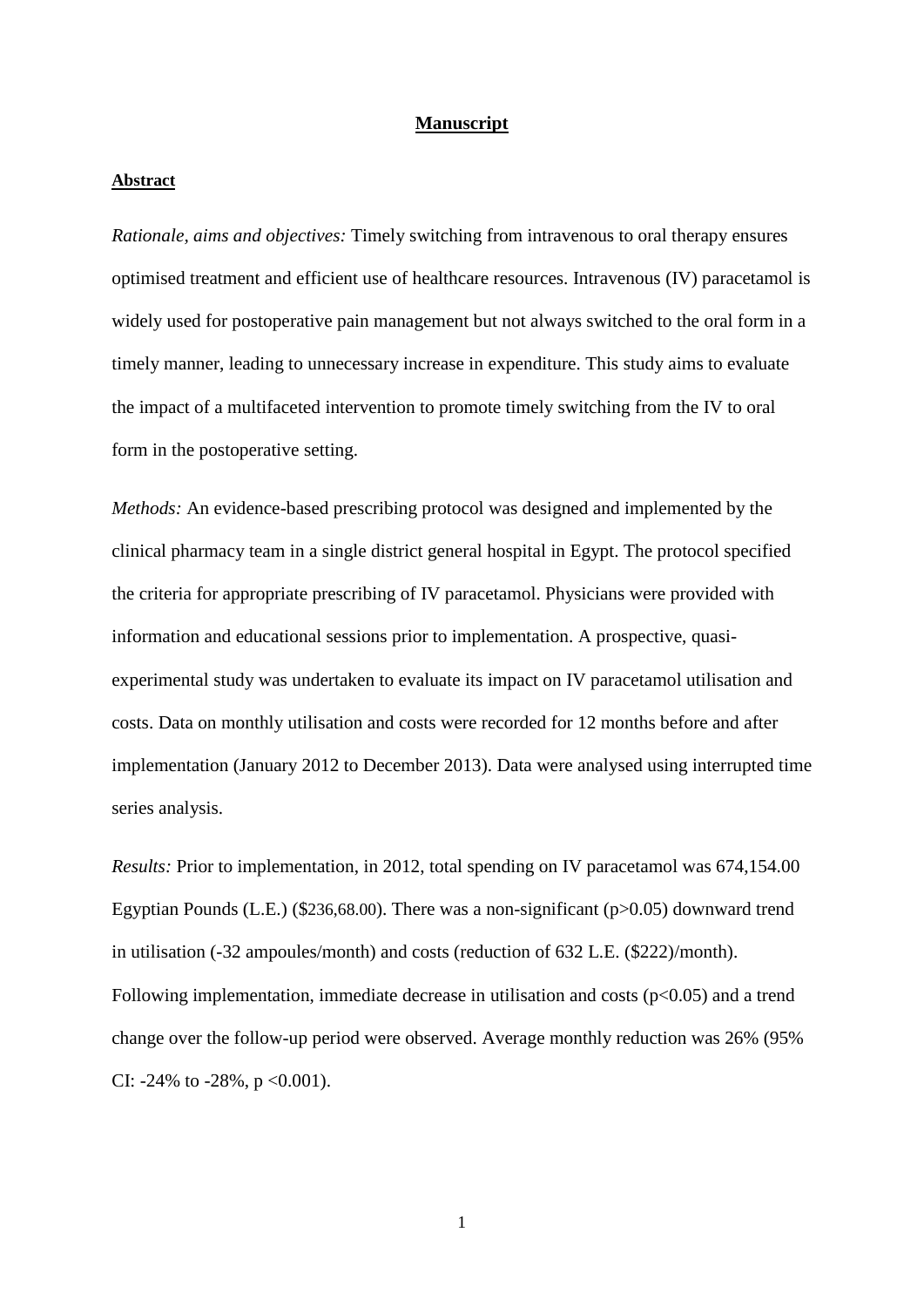*Conclusion:* A multifaceted, protocol-based intervention to ensure timely switching from IVto-oral paracetamol achieved significant reduction in utilisation and cost of IV paracetamol in the first five months of its implementation.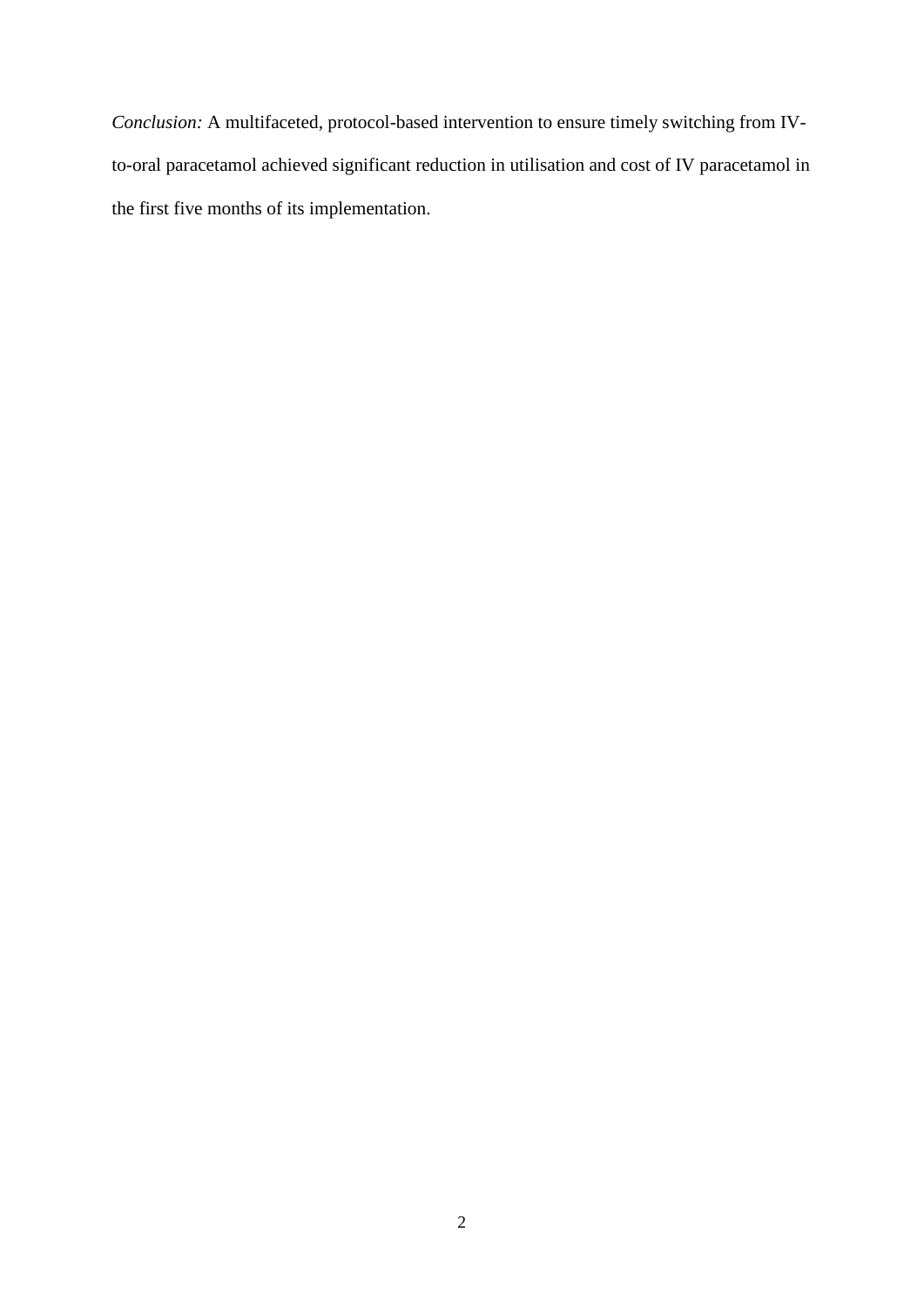#### **Introduction**

In the current health care spending landscape, where demand is increasing and resources are limited, it is essential that hospitals implement evidence-based policies for the utilisation of drugs[1]. The choice of the appropriate route of administration and dosage form is an important step in the prescribing of medicines to achieve optimised outcomes from the limited drugs' budget [2,3]. Given the differential pricing of the medicines' formulations, it is important that the choice between these is guided by evidence regarding cost-effectiveness. For example, in the context of operative and intensive care, the choice of the intravenous route when the oral route is possible or a nasogastric tube is being used would not be appropriate [4].

Hospitalised patients often begin to receive their medications intravenously when acutely ill or postoperatively. However, they are not usually switched to the oral medication in a timely manner (i.e. when they become stable and start taking oral medications or diet)[5]. Clinical guidelines on acute pain management in adults in the USA,France, the United Kingdom and Australia recommend oral administration of drugs as soon as patients can take them [6-9]. Hence, interventions have been developed and implemented to ensure timely switching from the intravenous to the oral route in the post-operative administration of drugs. For example, Colombet et al. implemented an intervention to promote early switching from IV to oral proton pump inhibitors (PPIs) following a sharp increase in the utilisation and associated costs of IV forms of PPIs. The intervention was successful in reducing the utilisation of IV PPIs, although in the long run this change was not sustainable [8]. Ripouteau et al. applied a multifaceted intervention to promote early switching from IV to oral administration of paracetamol for pain management [7]. The authors argued that patients, nurses and other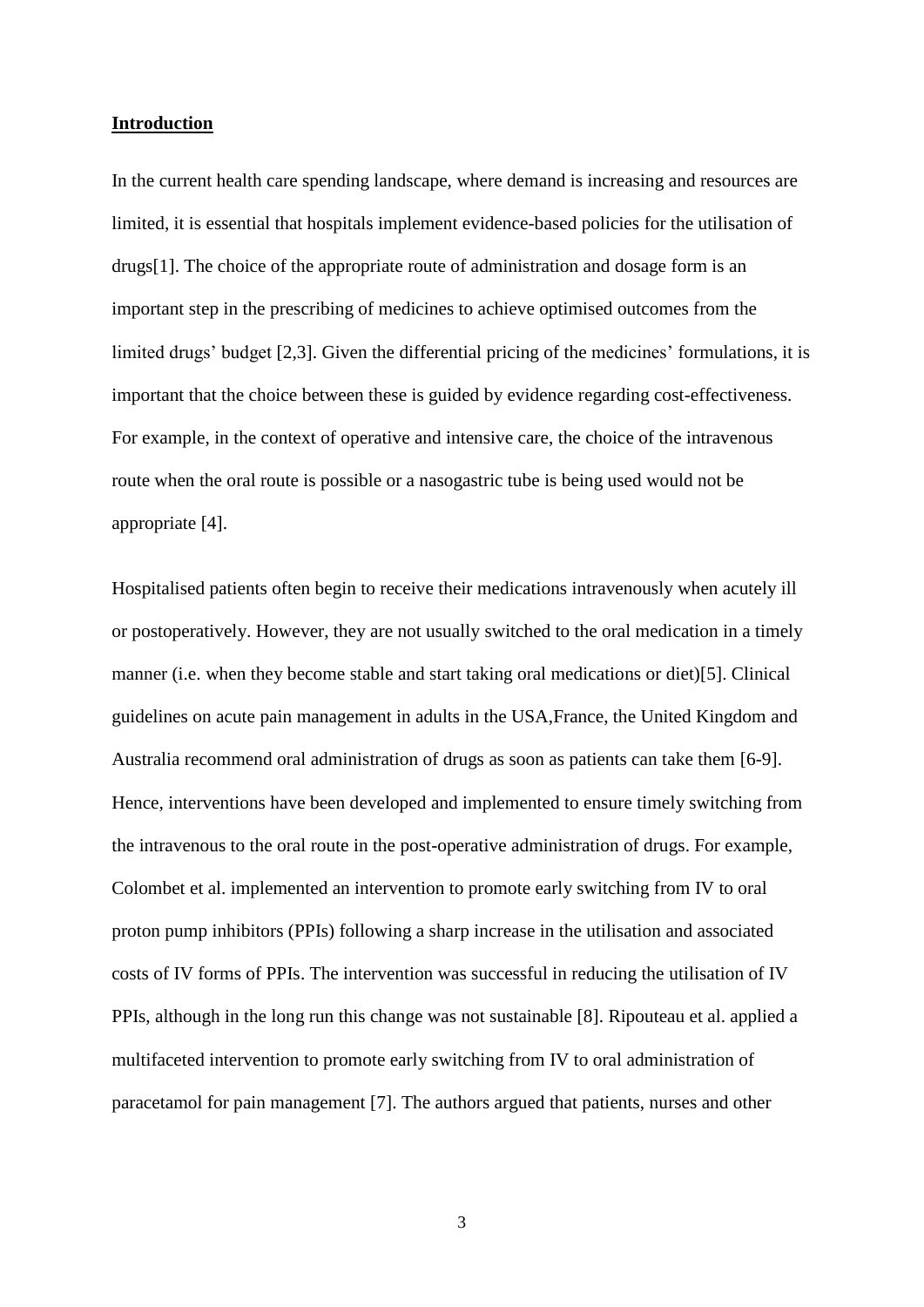health care professionals erroneously believed that IV paracetamol was more effective and were not aware of the much higher costs associated with its use.

Acetaminophen (paracetamol or N-acetyl-P-aminophenol [APAP]) is a well-known and approved medication for the management of mild to moderate perioperative pain alone; the management of moderate to severe pain with adjunctive opioid medication; and reduction of fever [11]. It has been suggested that, its mechanism of action is produced through central effect. The analgesic effect targets cyclooxygenase isoenzymes, endogenous opioid or serotoninergic bulbospina pathways and/or cannabinoid tone [12]. The antipyretic effect is mediated through inhibition of prostaglandin formation that otherwise acts to increase the temperature within the hypothalamus [13].

The safety, tolerability and non-sedating effect of paracetamol have been considered the main advantages of this medication, although how safe paracetamol is has been recently disputed [14]. It is available in the market as oral, rectal and IV preparations. The IV preparation (10) mg/ml solution for infusion) has been available to the European market since 2002 and was introduced to the Egyptian market in 2006 following approval from the Egyptian Ministry of Health. In 2010 it was marketed in the USA. Oral paracetamol is a simple well-tolerated analgesic; but if meaningful early plasma concentrations are required, a more generous loading dose is needed [15].The IV form is successful in achieving rapid therapeutic concentrations that can subsequently be maintained by oral absorption [16,17]. There is a considerable difference between the price of the IV and the oral forms in the Egyptian market, with the oral form priced at 0.05 L.E. (\$0.02) per 100 mg while the IV form priced at 1.95 L.E. (\$6.85) per 100 mg for the IV form.

Oral dosage forms have several advantages compared to IV, including: lower cost, less administration time by nursing staff with lower risk of infection, and increased patient comfort and safety through eliminating the requirement for intravenous catheters [18]. Prior research in the setting of community-acquired pneumonia has demonstrated that an early IV-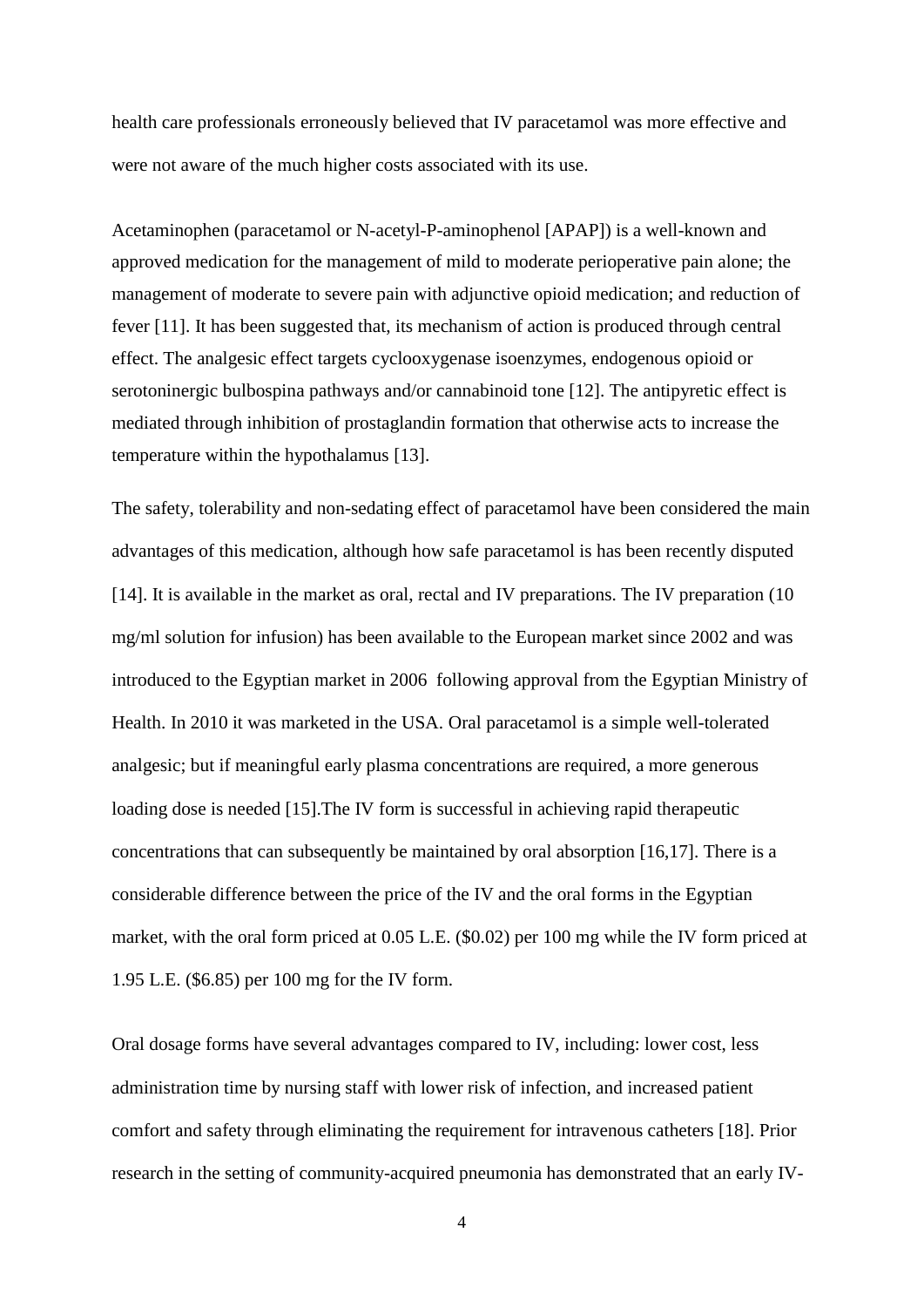to- Per Oral (PO) switch of medications can also shorten the duration of hospitalisation [19,20].

In Egyptian hospitals the absence of electronic drug-ordering systems - which would enable a central computer to provide a daily list of all patients who are on IV paracetamol for long periods (and are therefore potential candidates for an IV-to-PO switch) - greatly reduces the number of patients who are switched in a timely manner. Given the large difference in price between oral and IV forms, this represents a considerable waste in a health system that is already struggling to provide basic health care due to its limited resources.

Ripouteau and colleagues proposed the use of an educational intervention targeted at nurses and other health care professionals to promote early switching from IV to oral paracetamol which showed promising results. However the study was conducted in France in 2000 and its results would be of limited generalisability to Egyptian hospitals aiming to achieve this [7]. Hence, we developed a multifaceted, protocol-based intervention to increase the efficiency of postoperative pain management by identifying patients who are suitable candidates for IV-to-PO switching and promptly implementing the switch. The aims of this pilot study were: to assess the impact of this multifaceted, protocol-based intervention on the utilisation and cost of IV paracetamol and to assess the feasibility of the protocol implementation and its acceptability among physicians, with the aim of generating evidence to inform national guideline development and implementation. In contrast to Ripouteau et al, our intervention was primarily restrictive and was implemented as a pharmacist-led initiative at a whole hospital level, rather than a single surgical department [7].

## **Methods**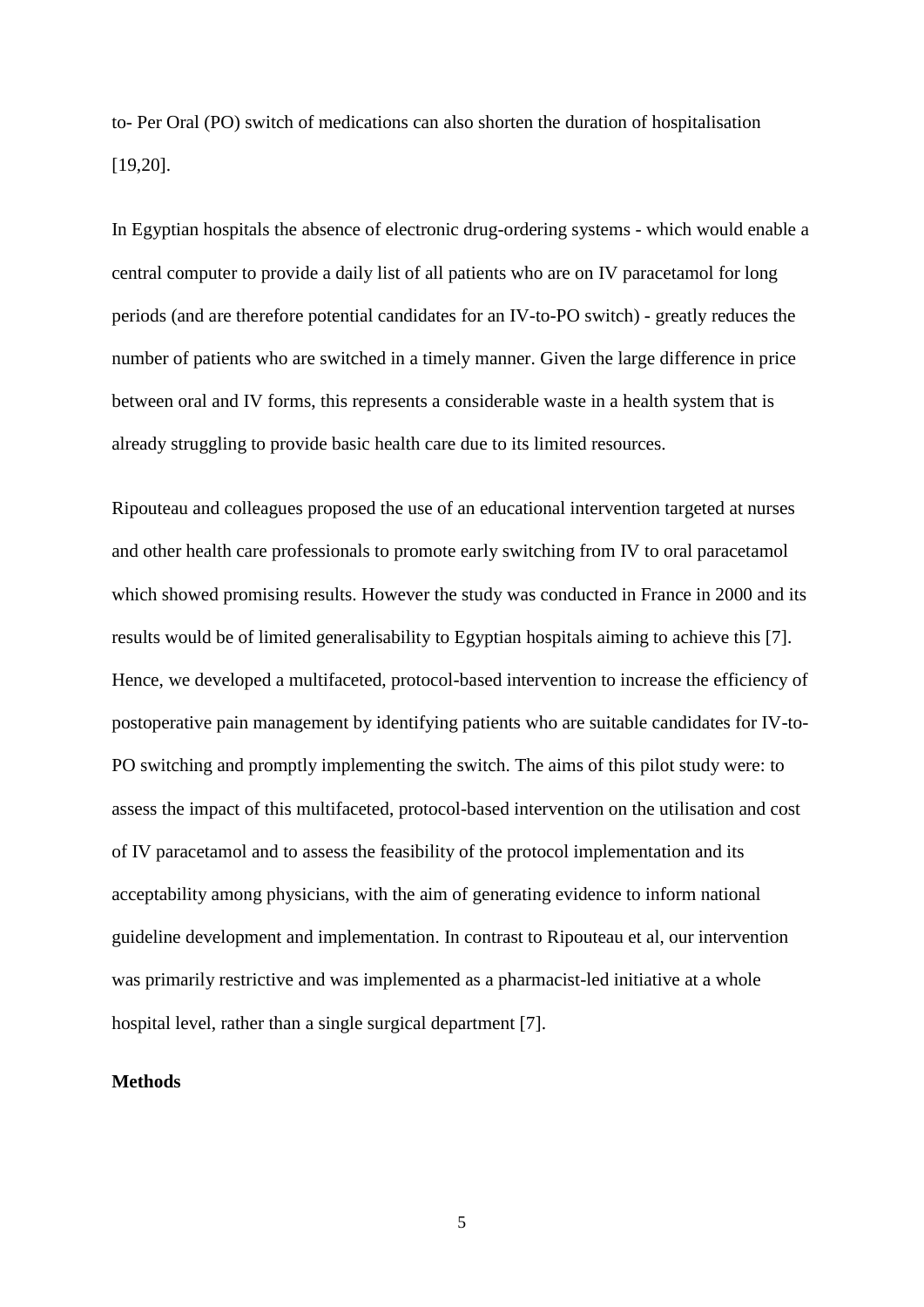This is a prospective, quasi-experimental study; where data were collected before and after the implementation of this non-computerised protocol. The effect of this protocol on the utilisation and costs of IV paracetamol was assessed using interrupted time series analysis.

#### *1. Setting*

The intervention was implemented in a single district general hospital in the Egyptian capital, Cairo. The hospital, which has140 beds, is covered by 22 specialties. The average number of surgeries per month is around 400, performed by 17 of the 22 specialties.

#### *2. Standard procedures for pain management prior to the intervention:*

The standard procedure for postoperative pain management in the hospital was to use IV paracetamol immediately after surgery and to maintain it as long as the patient reported feeling pain or until discharge. Ideally, patients would then be switched to oral paracetamol when they are able to take oral medications. However, this was not usually done in a timely manner.

#### *3. Intervention design and implementation:*

The general approach was to develop, implement and assess the impact of the intervention. The drugs and therapeutics committee (DTC) oversaw the approval, development and implementation of the protocol. The process involved the following stages:

# *3.1. Defining the criteria for IV paracetamol prescribing:*

In accordance with the nature of the hospital, a general hospital with multispecialty, it was necessary to tailor a list suitable to the nature of the hospital patients. This list was developed based on published guidelines [8,9] and specified that IV paracetamol can be prescribed: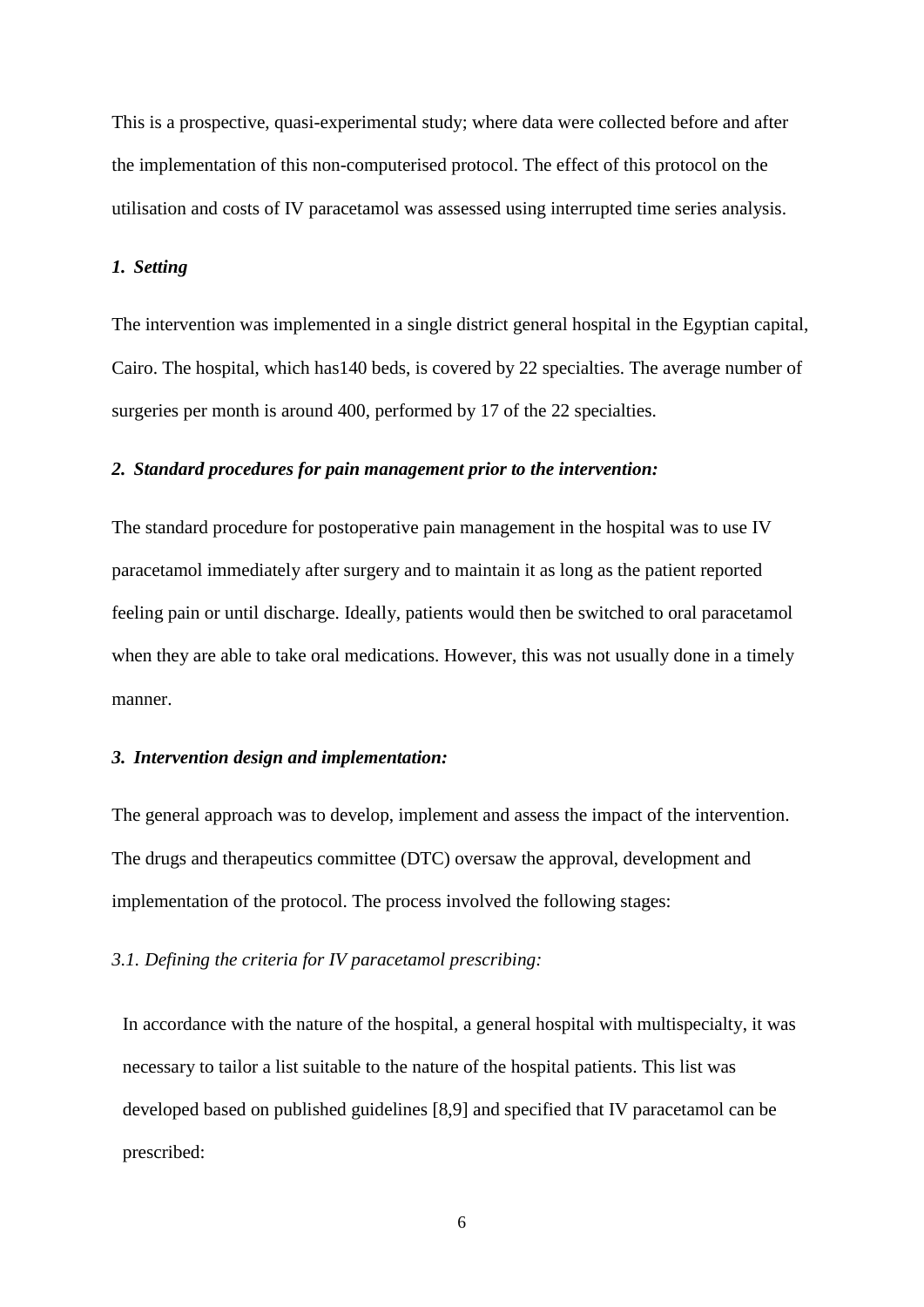- o for surgical patients within 48 hours post-operatively;
- o for null-per-oral (NPO) patients or patients with mucositis suffering from pain;
- o for other pain patients only after the approval of the DTC chairman or the pain management team;
- $\circ$  in acutely febrile patients (temperature  $> 38^{\circ}$ C), where one single dose of IV paracetamol is recommended, followed by oral form if a regular regimen is required; and
- o to patient with erratic gastric absorptions.

### *3.2. Designing the IV-to-PO switching protocol*

The main steps of the protocol are summarised in Figure 1 which illustrates the steps involved in the process.

# **Figure 1: Flow chart illustrating the steps involved in the protocol-based process and the criteria for dispensing IV paracetamol**

#### *3.3. Revision and approval of the protocol*

The protocol was presented to both the pain management team and the DTC for revision and approval to ensure local consensus and physician buy-in.

# *3.4. Pharmacists training*

All the ward pharmacists in the hospital received written orientation about the inclusion criteria and on-the-job training on the implementation of the protocol.

### *3.5. Physician orientation*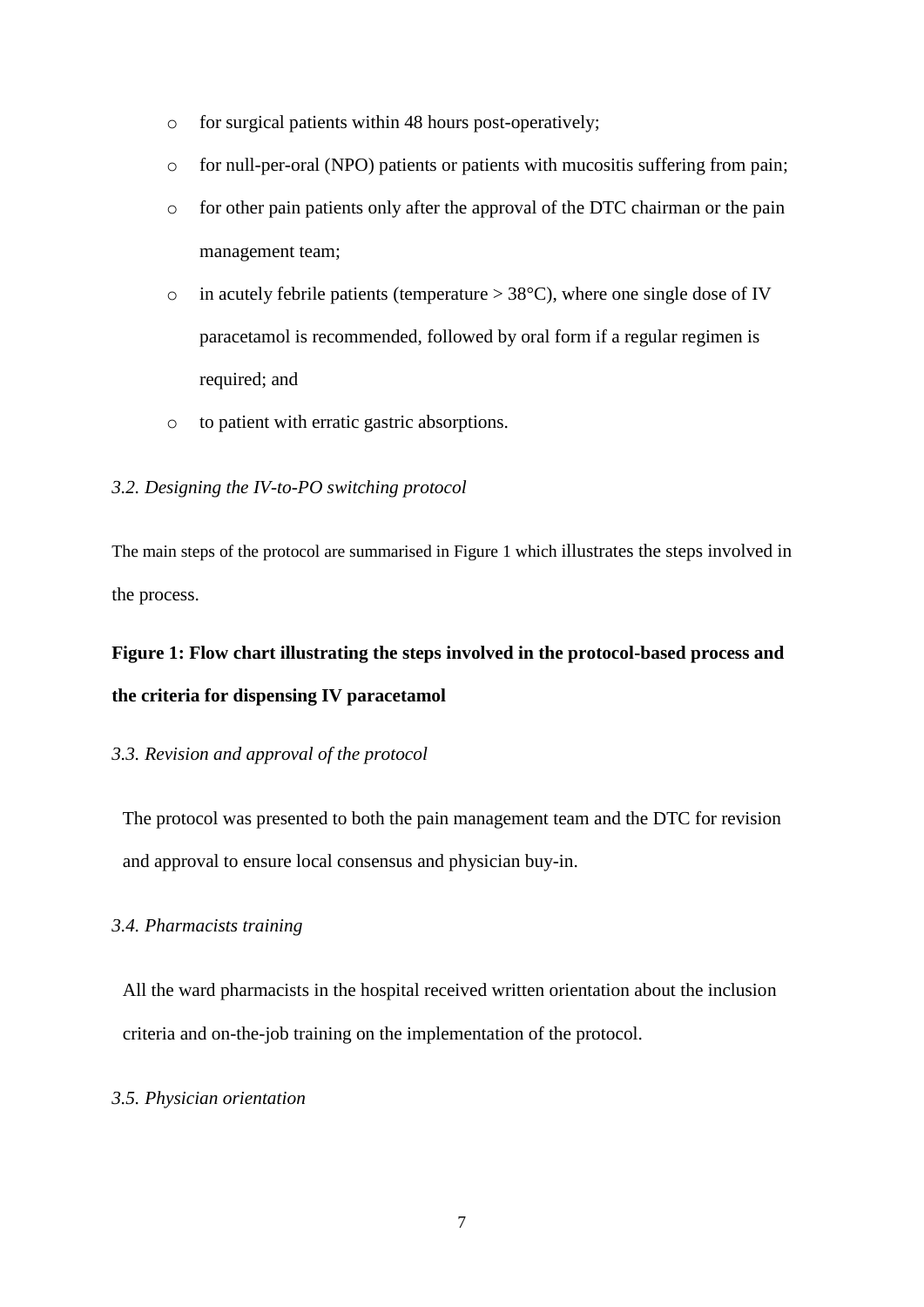A 10-minute session was designed to be delivered to the physicians. These sessions were delivered by the pharmacy team. Also, electronic messages (via E-mails and SMS) were sent to all the physicians via the hospital medical council to inform them about the new protocol and the date it was due to come into effect.

## *3.6. Official implementation of the protocol*

The approved protocol was officially launched on the  $1<sup>st</sup>$  of January 2013. From this date, all the medication sheets were screened by the ward pharmacists twice daily before dispensing doses (10 am dose and 10 pm dose) to ensure that the policy was being implemented.

### *4. Data collection and analysis*

In order to assess the change in the utilisation of IV paracetamol, data on the number of IV ampoules consumed for the whole hospital were extracted from the hospital pharmacy records on a monthly basis over one year, from the 1<sup>st</sup> January 2013 to 31<sup>st</sup> December 2013. Data for the pre-implementation phase were also extracted from the hospital pharmacy's dispensing records for an equivalent period of time directly preceding the implementation of the intervention ( $1<sup>st</sup>$  January 2012 to  $31<sup>st</sup>$  December 2012). Further to reviewers' comments, data on the consumption and costs of oral paracetamol were also obtained from the pharmacy records and analysed similarly. As the intervention was not targeted at individual patients and no patient identifiable data were collected, patient consent was not required.

Costs of IV paracetamol were calculated by multiplying the number of dispensed ampoules by their unit cost (19.50 L.E. (\$6.85). Similarly, the costs of oral paracetamol were calculated using its unit cost  $(0.05$  L.E.  $(\$0.02)$  per 100 mg).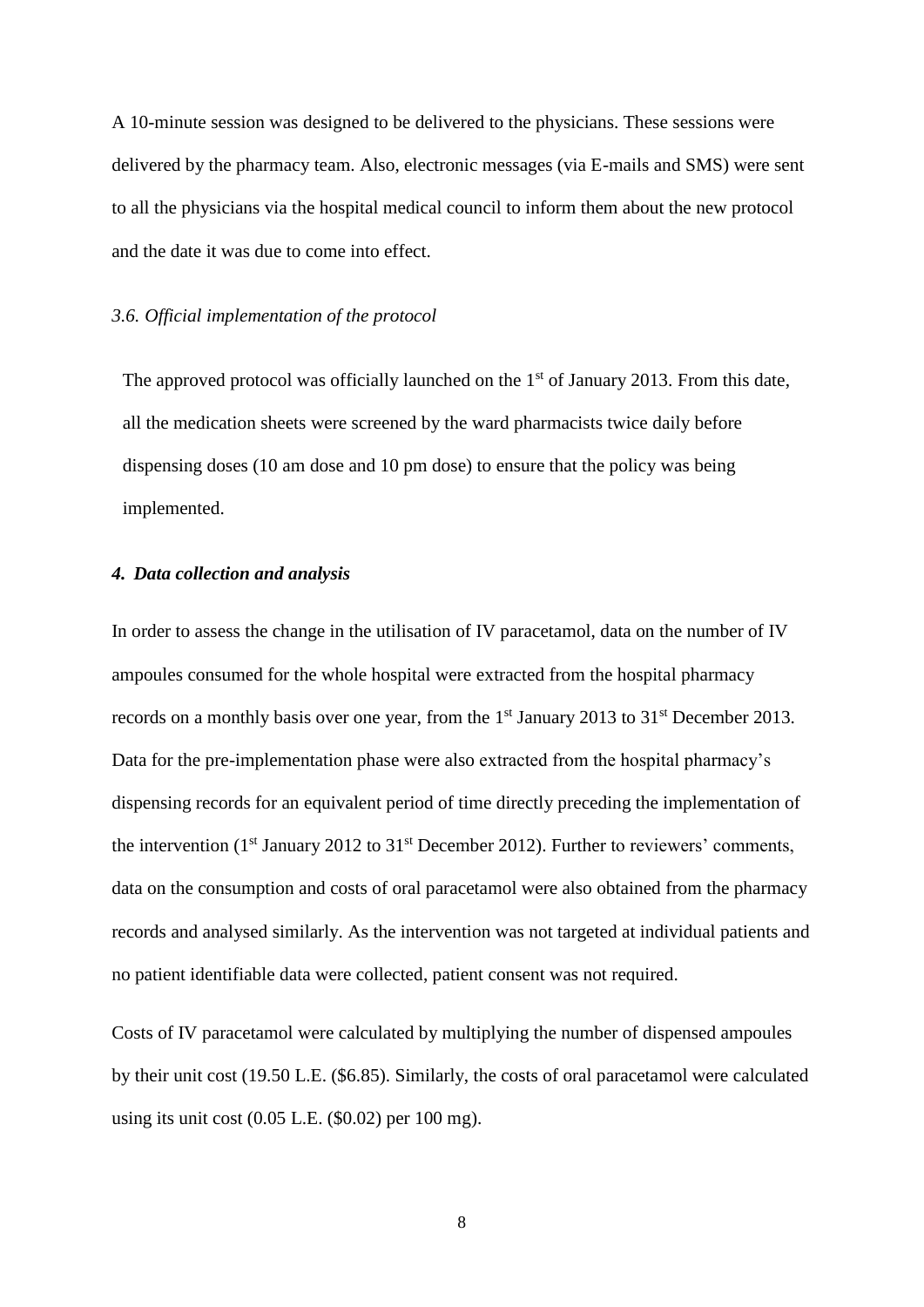Paired sample t-test was used to assess the significance of the change in monthly utilisation and costs before and after the intervention. Statistical significance was set at  $p < 0.05$ . The time series (12 points before and 12 points after the intervention implementation) was analysed using Interrupted Time Series (ITS) analysis. Autoregressive Integrated Moving Average (ARIMA) models were used to analyse associations between observations in the pre-intervention series [21,22]. The outcome of this analysis satisfied the assumptions of the general linear regression model; hence, a segmented regression model including time and intervention terms could be applied to the original time series.

All the analysis was conducted using SPSS (v.16) software. Costs were calculated in 2012- 2013 Egyptian Pounds (L.E) and converted to US Dollars using the International Monetary Fund (IMF) Purchasing Power Parity (PPP) (using CCEMG – EPPI-Centre Cost Converter available at: <http://eppi.ioe.ac.uk/costconversion/Default.aspx> ) .

#### **Results**

Monthly and total annual inpatient utilisation and costs of IV paracetamol in the period from January 2012 to December 2013 and the change in monthly and annual costs are presented in Table 1.

# **Table 1: Total monthly IV paracetamol utilisation and associated costs over the study period (January 2012 to December 2013)**

Overall, the total annual utilisation of IV paracetamol was 34,572 ampoules in 2012, before the introduction of the intervention. The average monthly utilisation was 2,881 ampoules (95% CI: 2,807-2,955). This equates to a total cost of 674,154.00 L.E., with an average monthly cost of 56,180.00 L.E. (95% CI: 54,739.00 to 57,620.00 L.E.).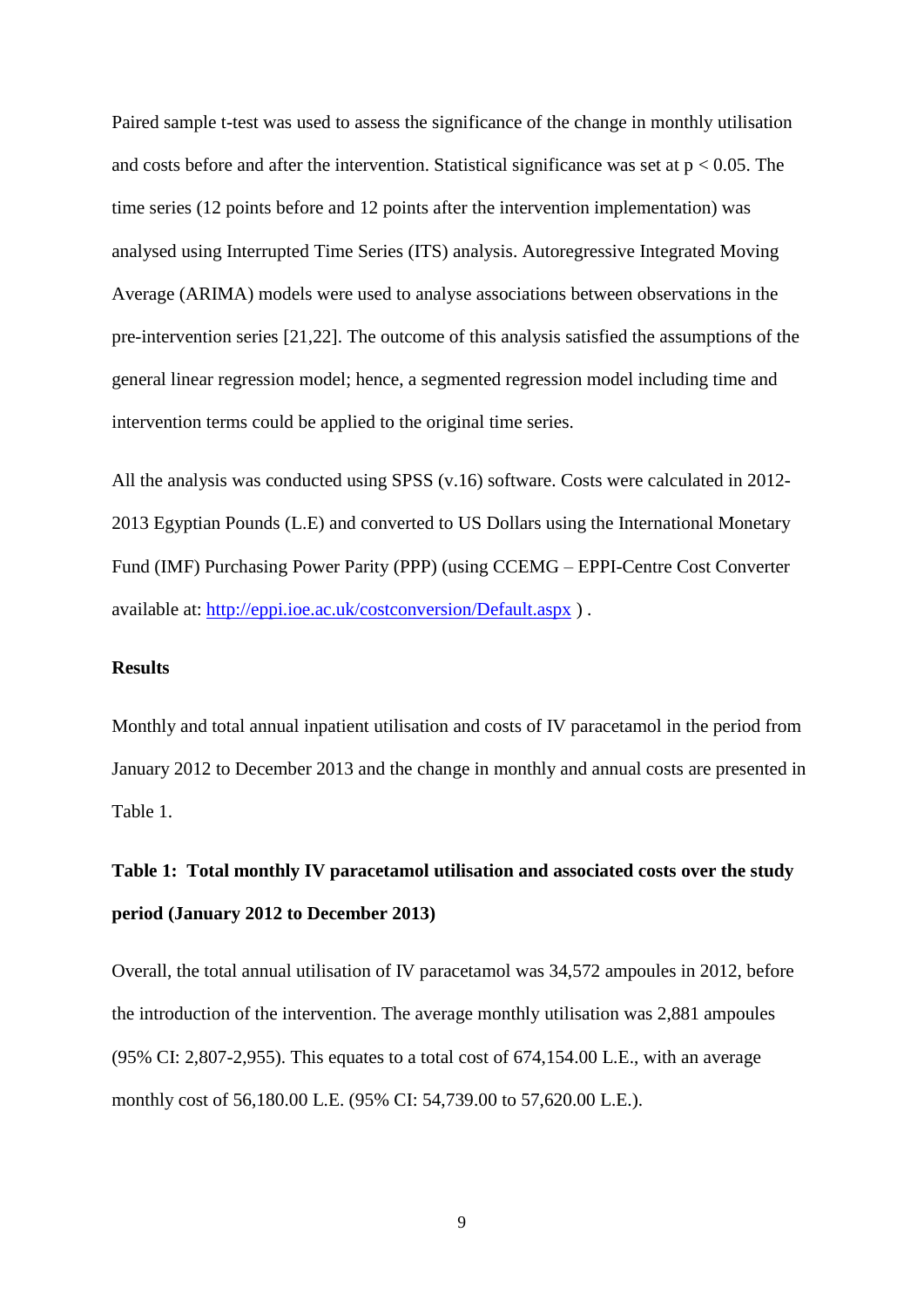In 2013, following implementation, the total utilisation of IV paracetamol fell to 25,344 ampoules with a monthly average of 2,111 (95% CI: 2068 to 2155). The total cost in 2013 was 494,013.00 L.E. with a monthly average of 41,168.00 L.E. (95% CI: 40,317.00 to 42,018.00 L.E.).

Thus, the reduction in monthly utilisation compared to pre-intervention values ranged from 329 to 1,234 ampoules with an average of 770 ampoules (95% CI: 677 to 830). This reduction was highly statistically significant ( $p < 0.001$ ). The monthly saving achieved, Figure 2, ranged from 6,416.00 to 24,063.00 L.E., with an average monthly saving of 15,012.00 L.E. (95% CI: 13,599.00 to 16,464.00 L.E., p < 0.001). These data showed that the relative reduction in monthly utilisation and costs ranged from 14% to 39% with an average of 26% (95% CI: 24% to 28%,  $p < 0.001$ ).

Using the Interrupted Time Series analysis, to adjust for the level of change observed in the pre-intervention period, it was estimated that before the intervention there was a downward trend with a decrease of 32 units per month; however, this was not statistically significant (p  $= 0.056$ ) (Table 2). Similarly, there was an average decrease in monthly cost by 632 L.E.(\$222), which was not statistically significant ( $p = 0.067$ ) (Table 2). After the implementation of the intervention, in January 2013, there was an immediate change in the average monthly utilisation and costs and a trend change was observed over the whole follow up period.

In the first month, upon the introduction of the intervention, there was a statistically significant reduction in utilisation ( $p = 0.001$ ) and costs ( $p = 0.003$ ) compared with the preintervention period. The initial effect of the intervention decreased with time (months 1 to 5). After month 5, the reduction was still evident in absolute and relative terms but not significantly different in statistical terms from the pre-intervention period for both monthly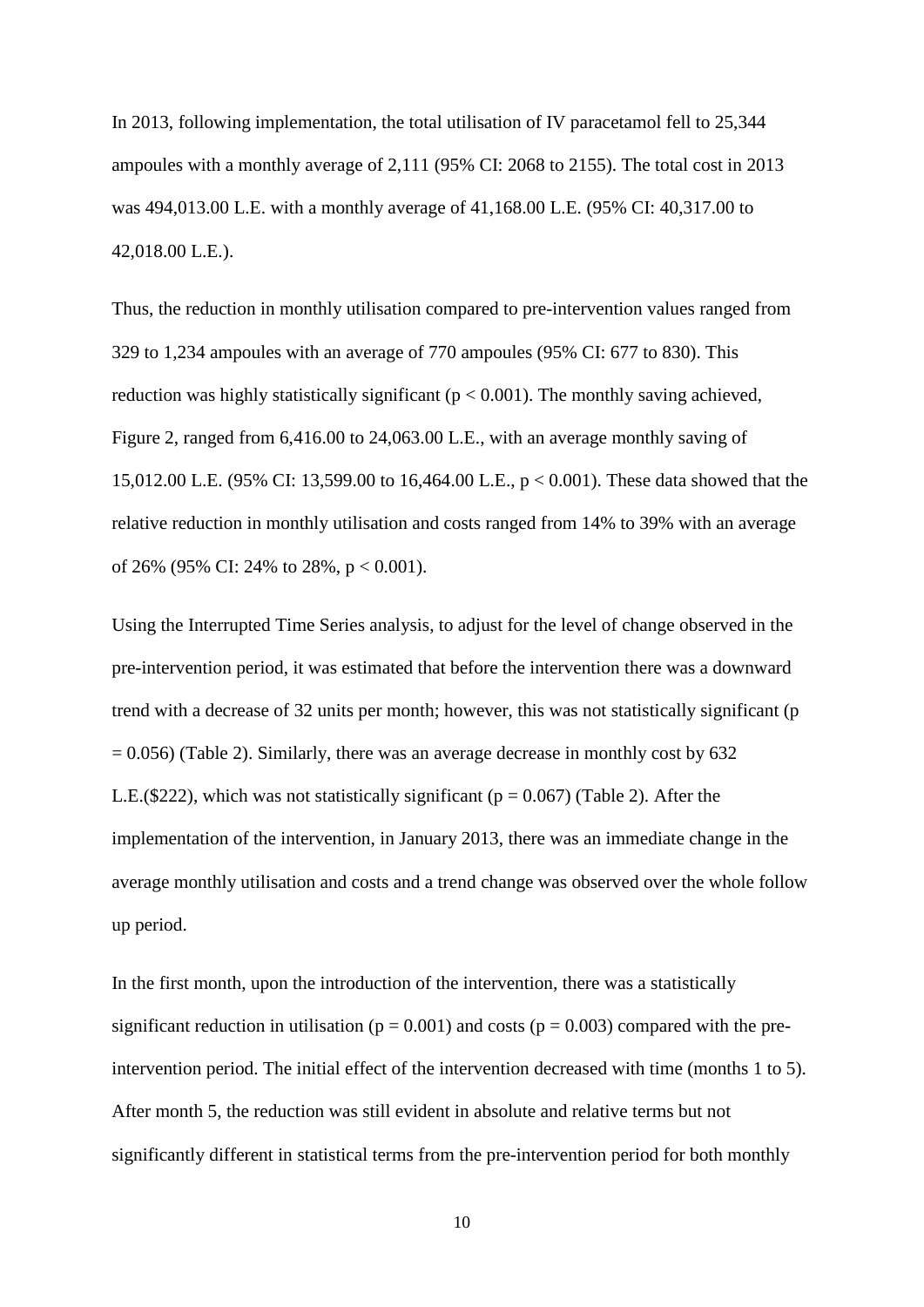utilisation ( $p = 0.07$ ) and costs ( $p = 0.071$ ). This suggests that the intervention effect was sustained for the first 5 months of implementation but its effect was attenuated after this period. Figure 2 shows the time series for IV paracetamol utilisation before and after the implementation of the intervention.

**Table 2: Summary of the AutoRegressive Integrated Moving Average (ARIMA) model analysis showing the estimated reduction in IV paracetamol utilisation and costs following intervention implementation compared with pre-intervention levels.**

**Figure 2: Time series of monthly IV paracetamol utilisation before and after the implementation of the protocol-based intervention.**

The consumption of oral paracetamol and associated costs were significantly higher in 2013 compared to 2012 (p=0.84, see Table 3). ARIMA analyses showed that there was an increase in the consumption of the oral form in the first months upon the introduction of the intervention, however, this increase was not statistically significant.

# **Table 3: Total monthly oral paracetamol utilisation over the study period (January 2012 to December 2013)**

To assess the net effect of the intervention, the total cost of both the oral and IV forms was also analysed. This has confirmed that there was a significant reduction in total paracetamol costs in the first 5 months of 2013 ( $p < 0.05$ ), driven by the reduction in the consumption and cost of the more expensive IV form.

The total number of admissions to the hospital was 10,682 in 2012 (before the introduction of the intervention) and 10,982 in 2013 (following the introduction of the intervention). The average monthly number of admissions was  $890 (SD = 53)$  in 2012 and 915 (SD = 55) in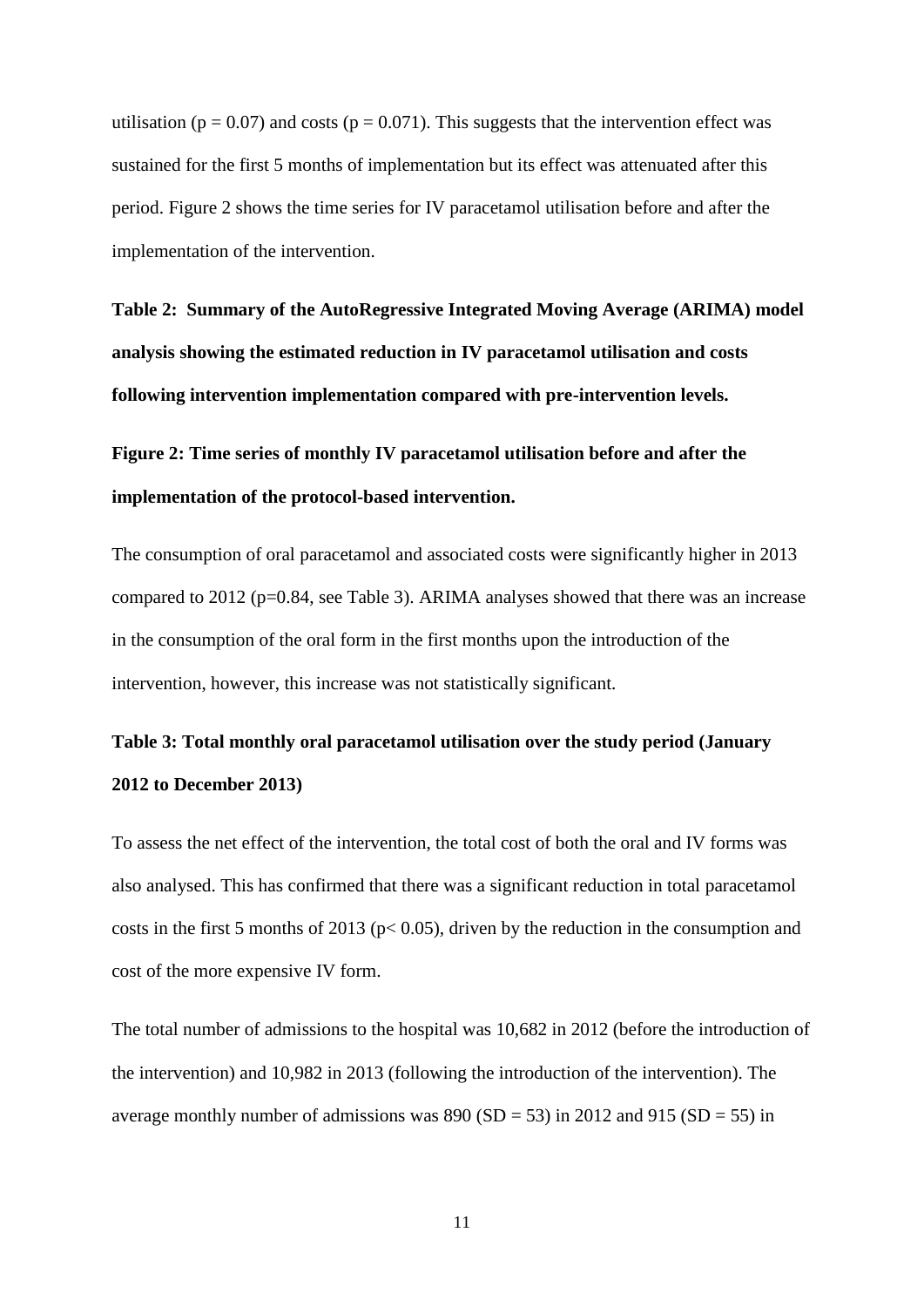2013. The difference in the mean number of admissions between the two years was not statistically significant ( $p = 0.27$ ).

#### **Discussion**

The results of this study showed that, a multifaceted, protocol-based intervention implemented at a general hospital achieved a significant reduction in the utilisation and cost of IV paracetamol. The effect was statistically significant, showing a significant discontinuity in the utilisation and costs of IV paracetamol immediately after its implementation and a sustained effect for the first 5 months. In absolute terms, this reduction continued over the study period. Adjusting for the pre-intervention trend showed that after 5 months the change in the rate of reduction in utilisation was not statistically significant compared with the preintervention trend.

Pain management in hospitalised patients is a necessary skill set for all physicians. Pain is so pervasive in the hospital setting that it is sometimes referred to as "the fifth vital sign," and failure to manage pain has important implications not only for physicians, but also for the hospitals where they practice [23]. The World Health Organization (WHO) reports that the irrational use of medicines is a major problem worldwide [24]. The over-use of parenteral formulations, while oral formulations would be as appropriate, is one of the key factors contributing to the irrational use of medicines and unnecessary increase in drug spending [25]. IV-to-PO switching within an appropriate time postoperatively is one of the major areas that could be targeted to rationalise the use of parenteral forms [26]. Thus, the results of this study have relevance internationally to help ease the burden on already stretched resources.

The cost of IV paracetamol is several times higher compared to the oral form (0.05 L.E.  $($ \$0.02) per 100 mg for the oral vs 1.95 L.E.  $($ \$6.85) per 100 mg for the IV preparation), this would not stop physicians from prescribing the IV formulation in Egypt. However, adherence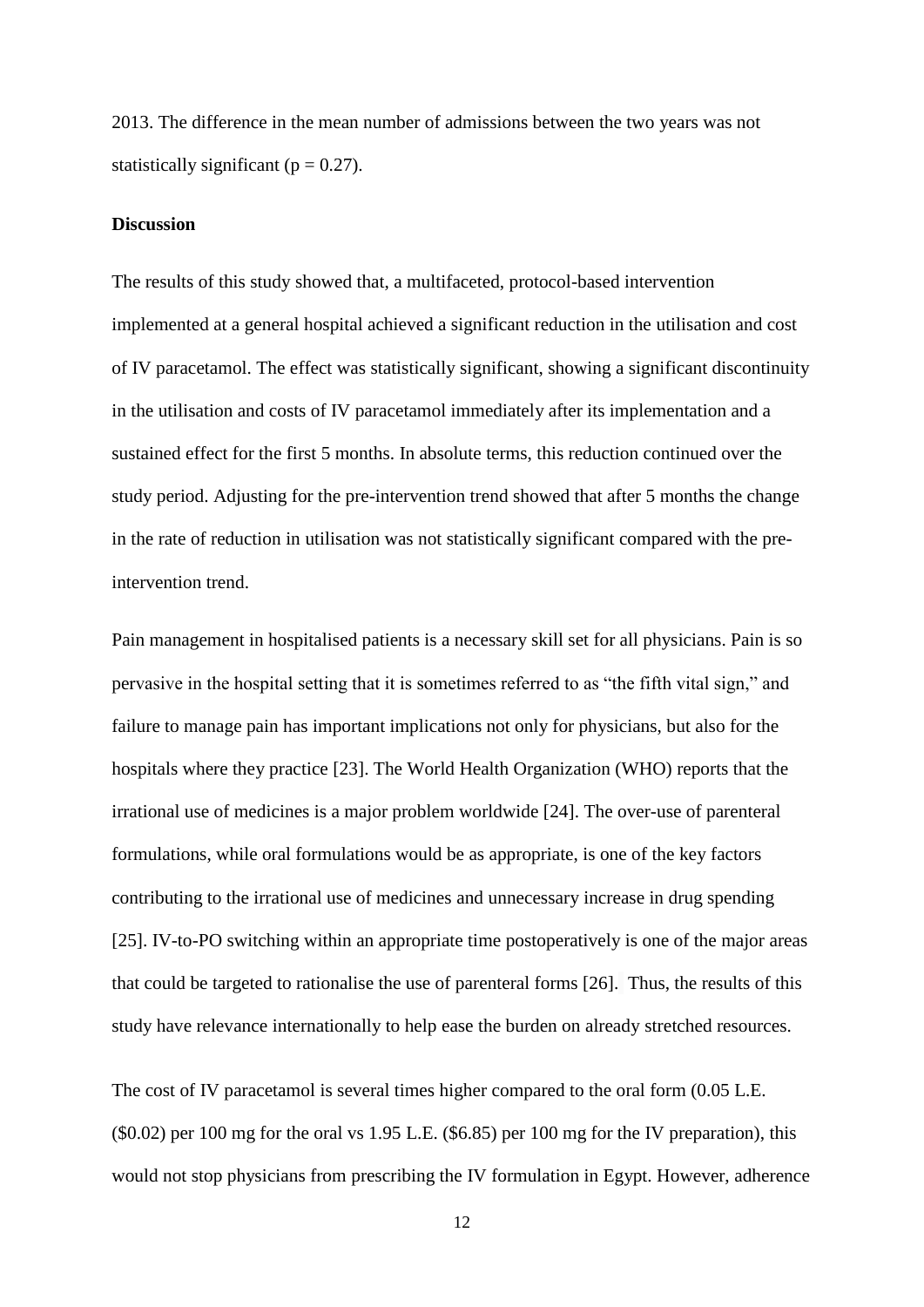to guidelines regarding early switching from IV to oral therapy in Egypt is still not appropriate. The lack of computerised prescribing systems is a major contributing factor to this low level of adherence [27]. However, this poor adherence is a problem also in other developed countries (e.g. the United Kingdom) [28].

In the context of postoperative pain management, the use of the IV route is clinically justified where there is an urgent need to treat pain and/or when other routes of administration are not possible [29]. However, the IV route may not always be used appropriately and can be associated with potential problems such as: associated risks of infection; local pain and inflammation; possible overdose with concomitant oral medicines containing paracetamol, especially in patients with hepatic impairment or severe renal impairment; failure to adjust the dose according to body weight or other patient-related factors. These issues may lead to a considerable increase in nursing time and costs [7,29]. Hence, the recommendation is to switch to the oral route as soon as this becomes possible. Adhering to this evidence-based prescribing practice has proven to be cost-effective; achieving positive outcomes in terms of reduced risk of infection and hospital length of stay while reducing the costs associated with IV paracetamol use [7]. The effect of such adherence was evident in this intervention study as well, where a significant reduction in utilisation and costs was achievable without adversely affecting the level of postoperative pain management, where patient-requested analgesics' utilisation levels remained stable over the two-year study period. The utilisation of oral paracetamol increased in the first months upon the introduction of the intervention, however this increase was not statistically significant. The total cost of paracetamol (oral plus IV) showed a significant reduction in the first 5 months, driven by the reduction in the utilisation of more expensive IV form.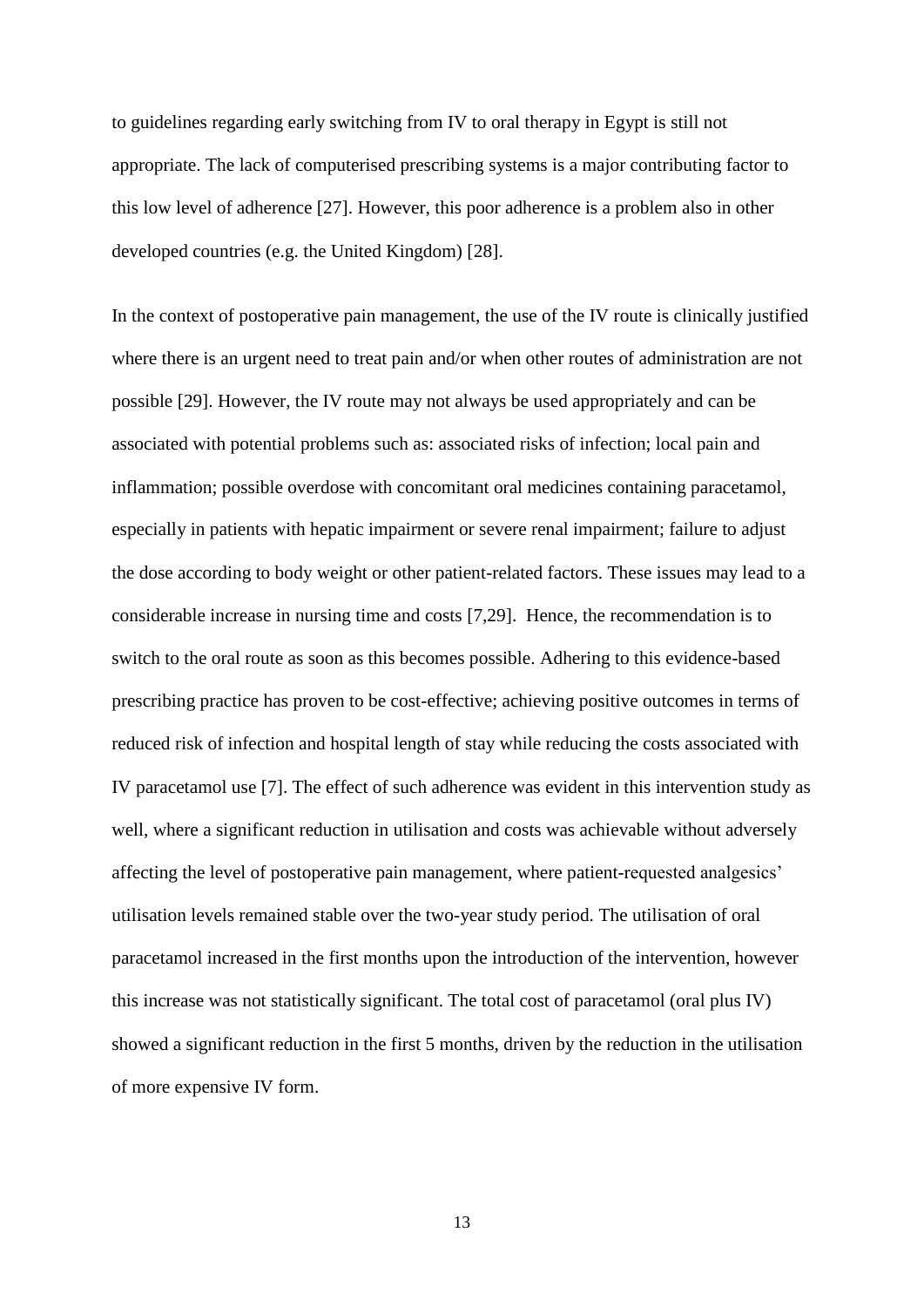Previous studies that examined the effectiveness of interventions to promote IV- to Oral switching for paracetamol, PPIs and antibiotics have shown similar results, with an initially significant change in physicians' prescribing behavior, which tended to level off [7,10,30,31]. A systematic review of the effectiveness of similar interventions to improve antibiotic prescribing in hospitals included studies of interventions directed to changing the route of administration [32]. The review concluded that restrictive interventions, such as automatic stop orders similar to the intervention used in this study, had a significantly greater impact on prescribing outcomes in the short-run (6 months) but not in the long-run (12 and 24 months) when compared to persuasive interventions [32]. This trend suggests that there may be a need for follow-up measures and continuous education to maintain the achieved change. However, overall, the average level of change seen in this study (26% reduction in utilisation of IV paracetamol) was found to be within the range reported in this Cochrane review when using primarily restrictive interventions (17% to 34% in the desired direction) [32]. It is also likely that the level of utilisation may have reached an optimum level, with no further room for improvement.

The use of ITS analysis can be a particularly useful method in prescribing research to allow the analysis of drug prescribing and utilisation levels and trends. It can be a powerful tool for hospital pharmacies to track and identify challenging and non-evidence based prescribing practices that require remedial action. It has been used to assess the effectiveness of interventions to improve prescribing of various medications including antidepressants, antibiotics and proton pump inhibitors [10,33,34]. The implementation of a computer physician order entry (CPOE) system can further enhance the usability of this method and simplify the data collection. A CPOE system would also make it possible to design interventions based on sending computerised reminders to prescribers in addition to facilitating the collection of real-time data for audit and research purposes [18].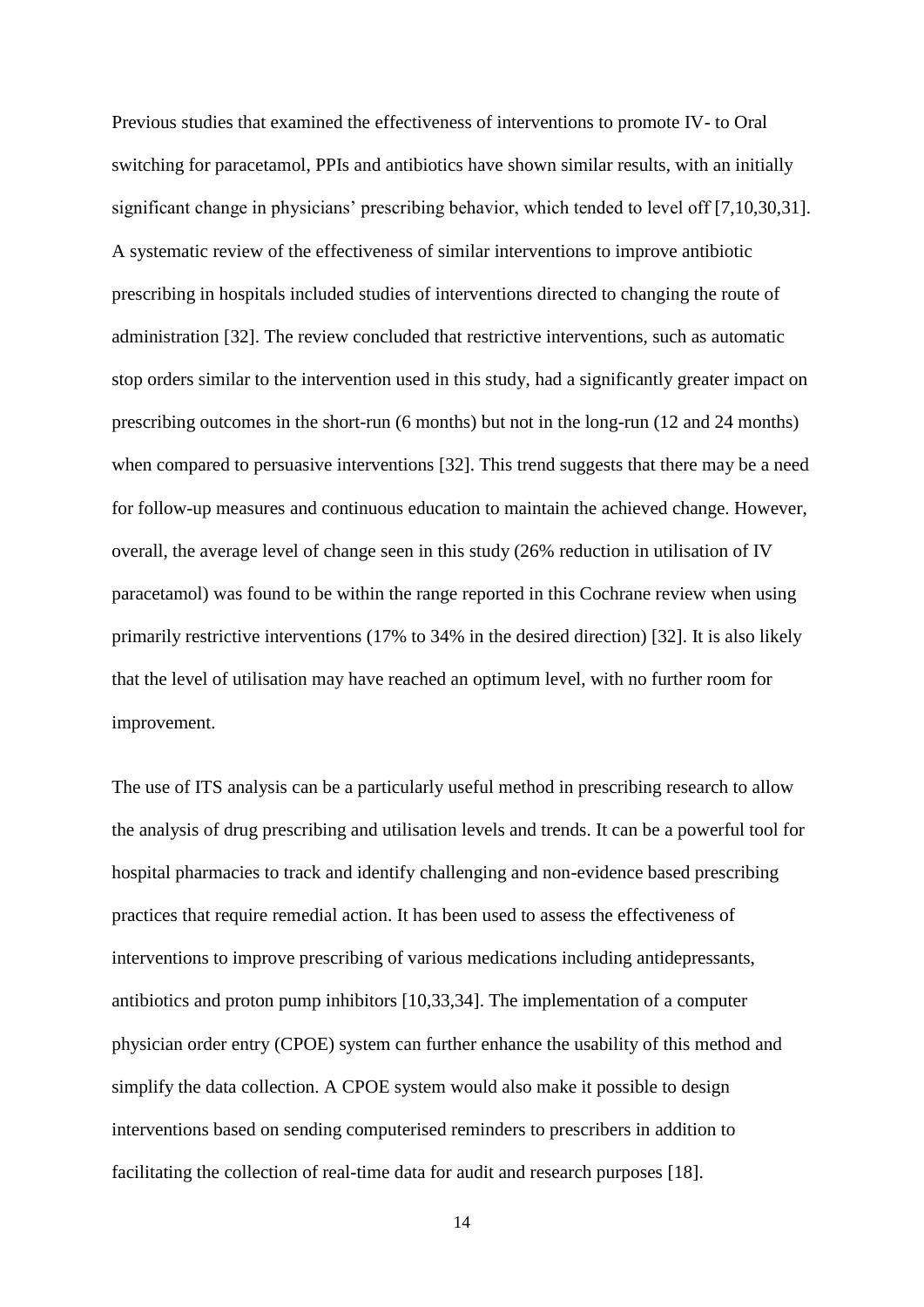There are a number of limitations to our study. Firstly, it was conducted at a single hospital in a large city and consequently the findings may not be generalisable to other settings. Secondly, the study focused on assessing changes in process measures on a whole hospital level rather than clinical outcomes on an individual patient level. Finally, the results may have been confounded by other factors such as the case mix; given the quasi-experimental before-and-after research design. Nevertheless, and despite these limitations, the study showed that this protocol-based intervention has achieved considerable efficiency saving in a resource-limited setting. Reinforcing the messages delivered through the implementation activities on a bi-annual basis can further improve the outcomes and ensure maintenance of a positive effect. Further research should focus on assessing patient-level, clinical outcomes as part of a full pharmacoeconomic evaluation to assess the cost effectiveness of this intervention.

In conclusion, the implementation of a protocol-based intervention to achieve a timely switch from IV to oral paracetamol in the context of postoperative pain management achieved an immediate significant reduction in the utilisation and cost of IV paracetamol. However, as with other interventions aimed at changing prescribing behaviour, this effect may require additional measures to be sustainable. Choosing the appropriate administration route is an important step in the prescribing process that can optimise patient outcomes in a costeffective manner.

#### **Acknowledgement**

The authors would like to acknowledge Dr Barry Hounsome for his efforts in critically reviewing and proof-reading the manuscript. We are also indebted to the clinical pharmacy team and the inpatient pharmacy staff for their role in implementing the protocol.

### **Author contributions**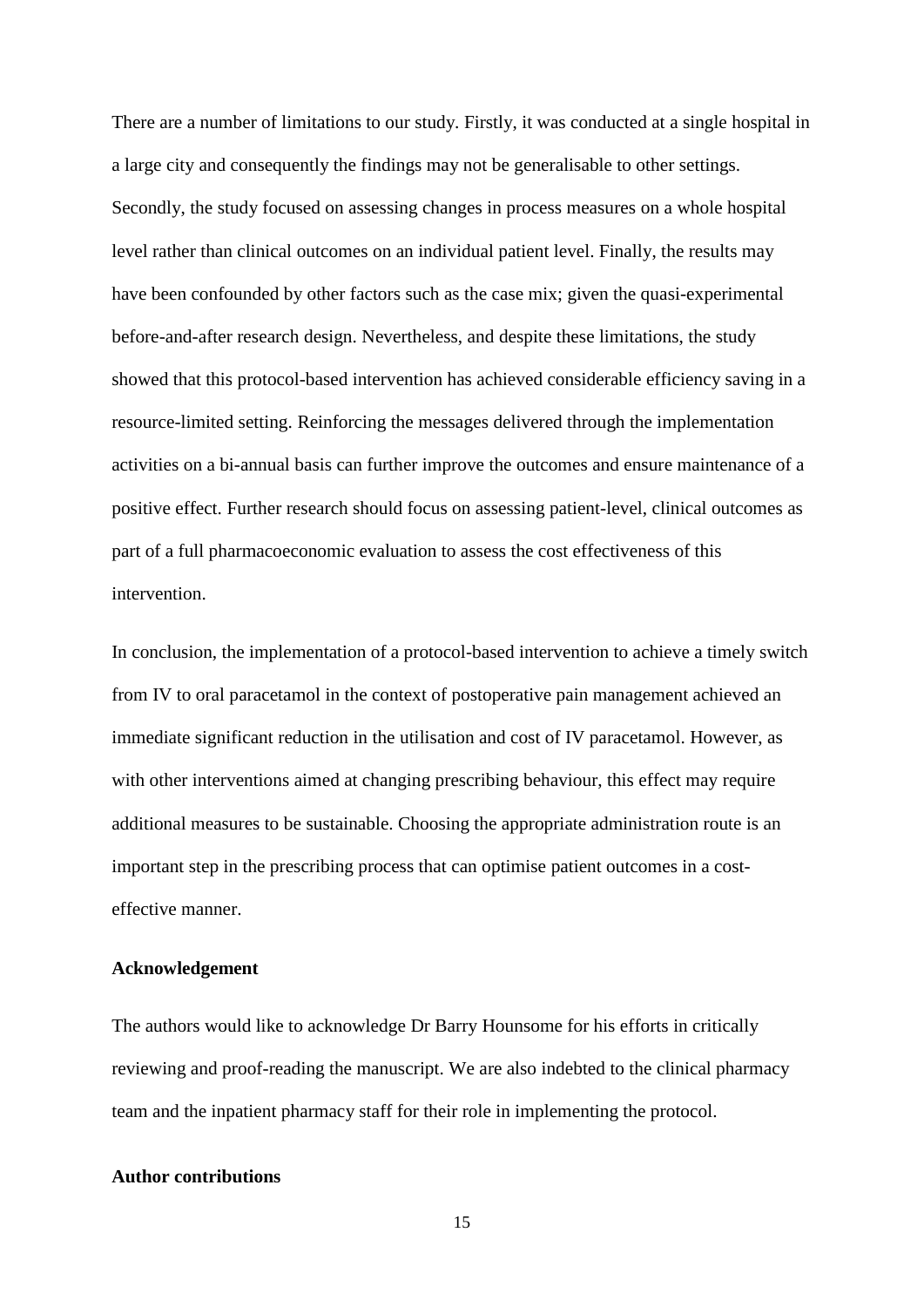NS and AA were involved in the conception and design of the study and oversaw data collection. DD, NH and DB contributed to the design of the study and advised on data collection. DD and NH undertook the data analysis. DD drafted the manuscript. NS, AA, NH and DB provided comments and critically revised the manuscript. All authors approved the final manuscript.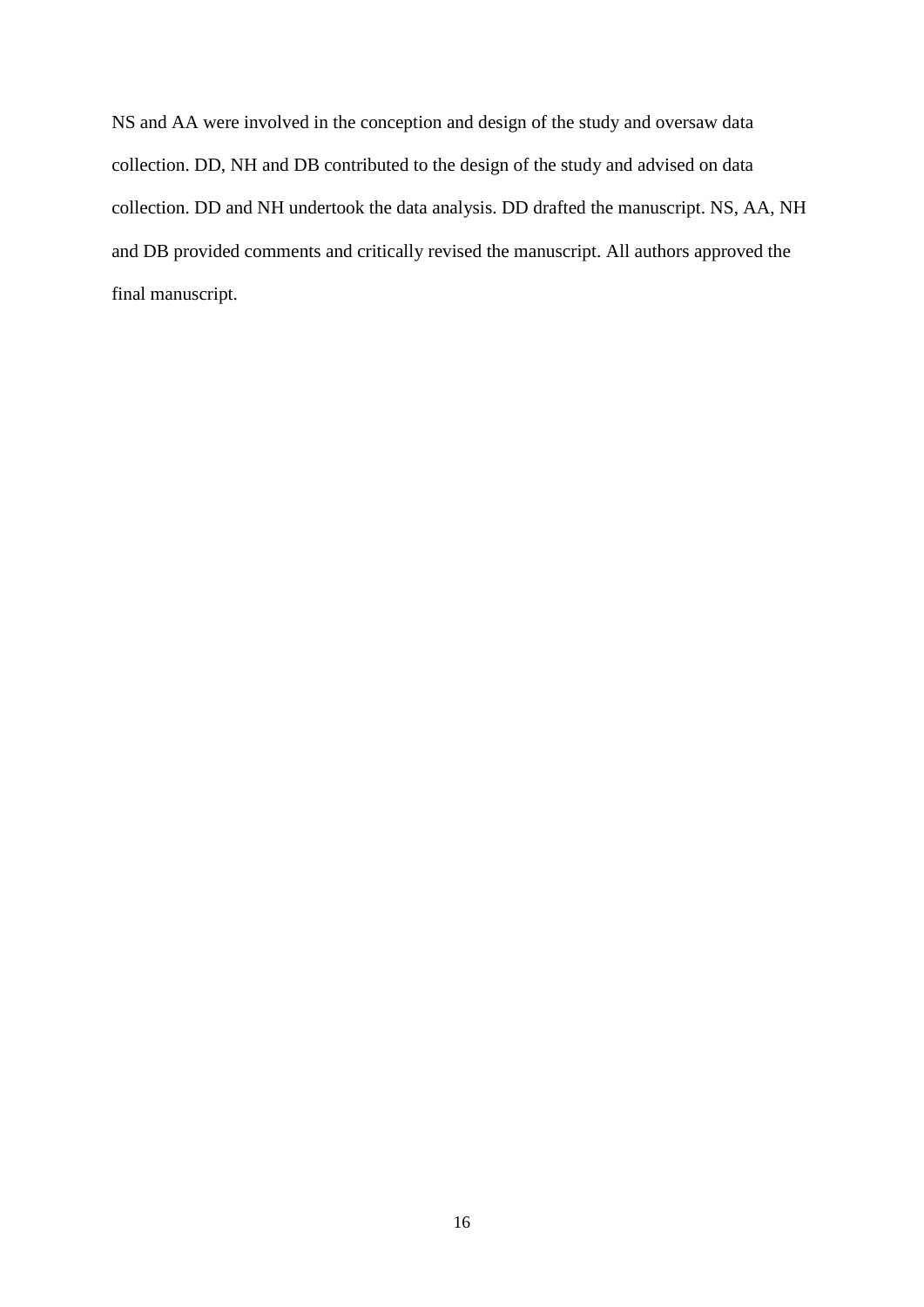#### **References:**

- 1. Picton, C. and Wright, H. (2013) Medicines Optimisation: Helping patients to make the most of medicines. Good practice guidance for healthcare professionals in England. London, Royal Pharmaceutical Society of Great Britain (RPSGB).
- 2. deVries, T., Henning, R., Hogerzeil, H., Fresle, D. (1995) Guide to good prescribing: A practical manual. Geneva, World Health Organization Action Programme on Essential Drugs.
- 3. Larkin, M. (2001) Evidence-based prescribing made simple. *Lancet,* 357(9254), 448.
- 4. Fenlon, S., Collyer, J., Giles, J., Bidd, H., Lees, M., Nicholson, J., Dulai, R., Hankins, M., Edelman, N. (2013) Oral vs intravenous acetaminophen for lower third molar extractions under general anaesthesia: is oral administration inferior? *British Journal of Anaesthesia,* 110(3), 432-437. Doi: 10.1093/bja/aes387
- 5. Cunha, B. (2001) Intravenous to oral antibiotic switch therapy. *Drugs Today (Barc),*  37(5), 311-319.
- 6. Carr, D., Jacox, A., Chapman, C. (1992) Acute pain management in adults: operative procedures. Rockville, MD: Agency for Health Care Policy and Research, Public Health Service, US Department of Health and Human Services (Quick reference guide for clinicians No 1. AHCPR Publication No 92-0019.)
- 7. Ripouteau, C., Conort, O., Lamas, J.P., Auleley, G.R., Hazebroucq, G., Durieux, P. (2000) Effect of multifaceted intervention promoting early switch from intravenous to oral acetaminophen for postoperative pain: controlled, prospective, before and after study. *British Medical Journal,* 321, 1460-1463. Doi:

<http://dx.doi.org/10.1136/bmj.321.7274.1460>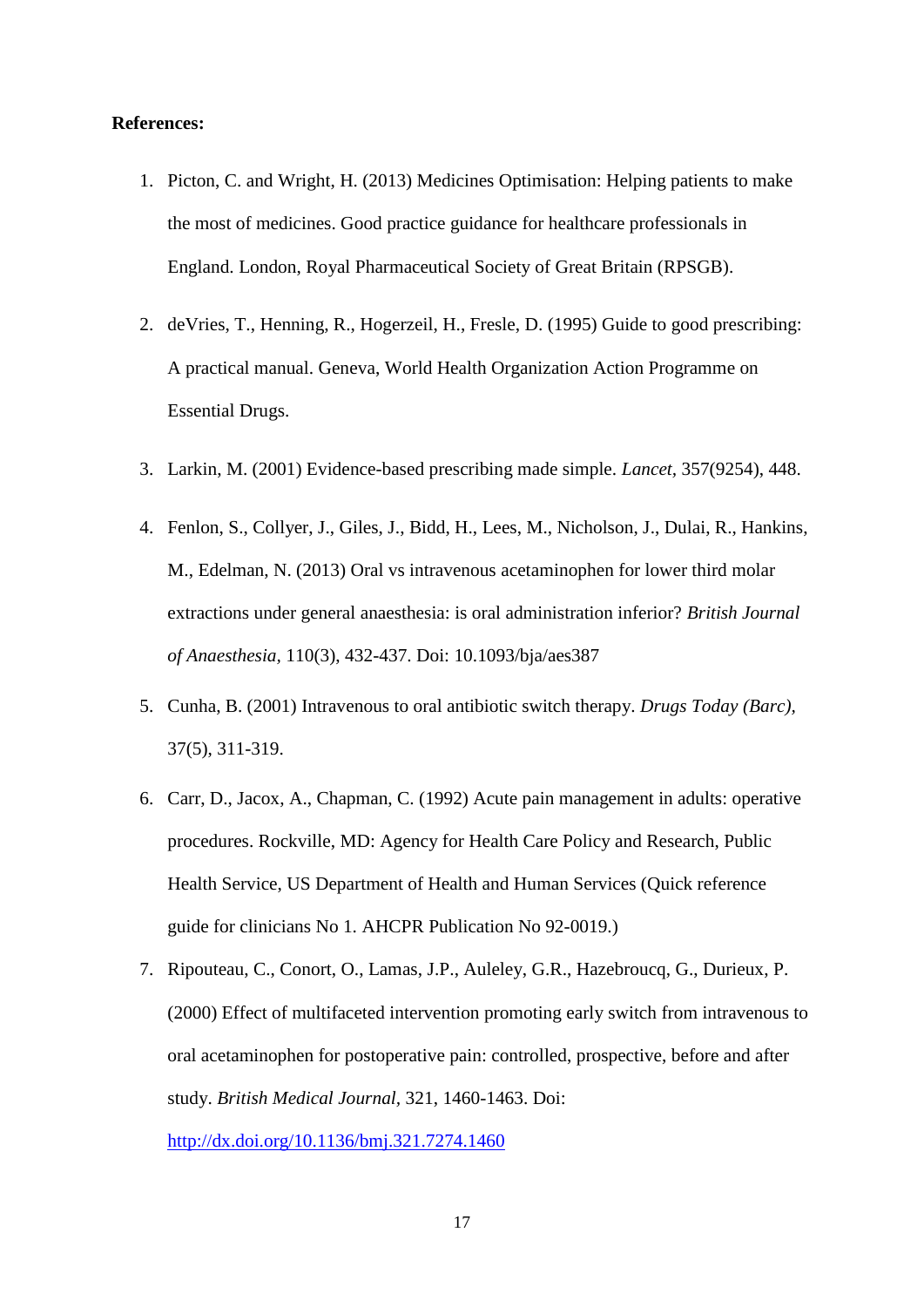- 8. Western Australian Therapeutic Advisory Group. (2012) Guidance for the use of intravenous paracetamol in WA public hospitals, WA.TAG advisory note. http://www.watag.org.au/watag/docs/IV\_paracetamol\_Advisory\_Note\_26Nov12.pdf. (accessed 26 August 2015)
- 9. The Royal Bournemouth and Christchurch Hospital, NHS Foundation Trust. (2012) Guideline for paracetamol use. http://www.dorsetccg.nhs.uk/Downloads/aboutus/medicinesmanagement/Other%20Guidelines/Guideline%20for%20paracetamol%20use%20RB CH.pdf. (accessed 26 August 2015)
- 10. Colombet, I., Sabatier, B., Gillaizeau, F., Prognon, P., Begue, D., Durieux, P. (2009) Long-term effects of a multifaceted intervention to encourage the choice of the oral route for proton pump inhibitors: an interrupted time-series analysis. *Quality and Safety in Health Care,* 18, 232–235. Doi:10.1136/qshc.2007.023887
- 11. Pasero, C., Stannard, D. (2012) The role of intravenous acetaminophen in acute pain management: a case-illustrated review. *Pain Management Nursing,* 13(2),107-24.
- 12. Mattia, A., Coluzzi, F. (2009) What anesthiologists should know about paracetamol (acetaminophen). *Minerva Anestesiology,* 75(11), 644-653.
- 13. Graham, G., Scott, K. (2005) Mechanism of action of paracteamol. *American Journal of Therapeutics,* 12(1), 46-55.
- 14. Joshi, G.P. (2005) Multimodal analgesia techniques and postoperative rehabilitation. *Anesthesiology Clinics of North America,* 23(1), 185-202. Doi:10.1016/j.atc.2004.11.010
- 15. Holmer-Pettersson, P., Owall, A., Jakobsson, J. (2004) Early bioavailability of paracetamol after oral or intravenous administration. *Acta Anaesthesiologica Scandinavica,* 48, 867-70. DOI: 10.1111/j.0001-5172.2004.00452.x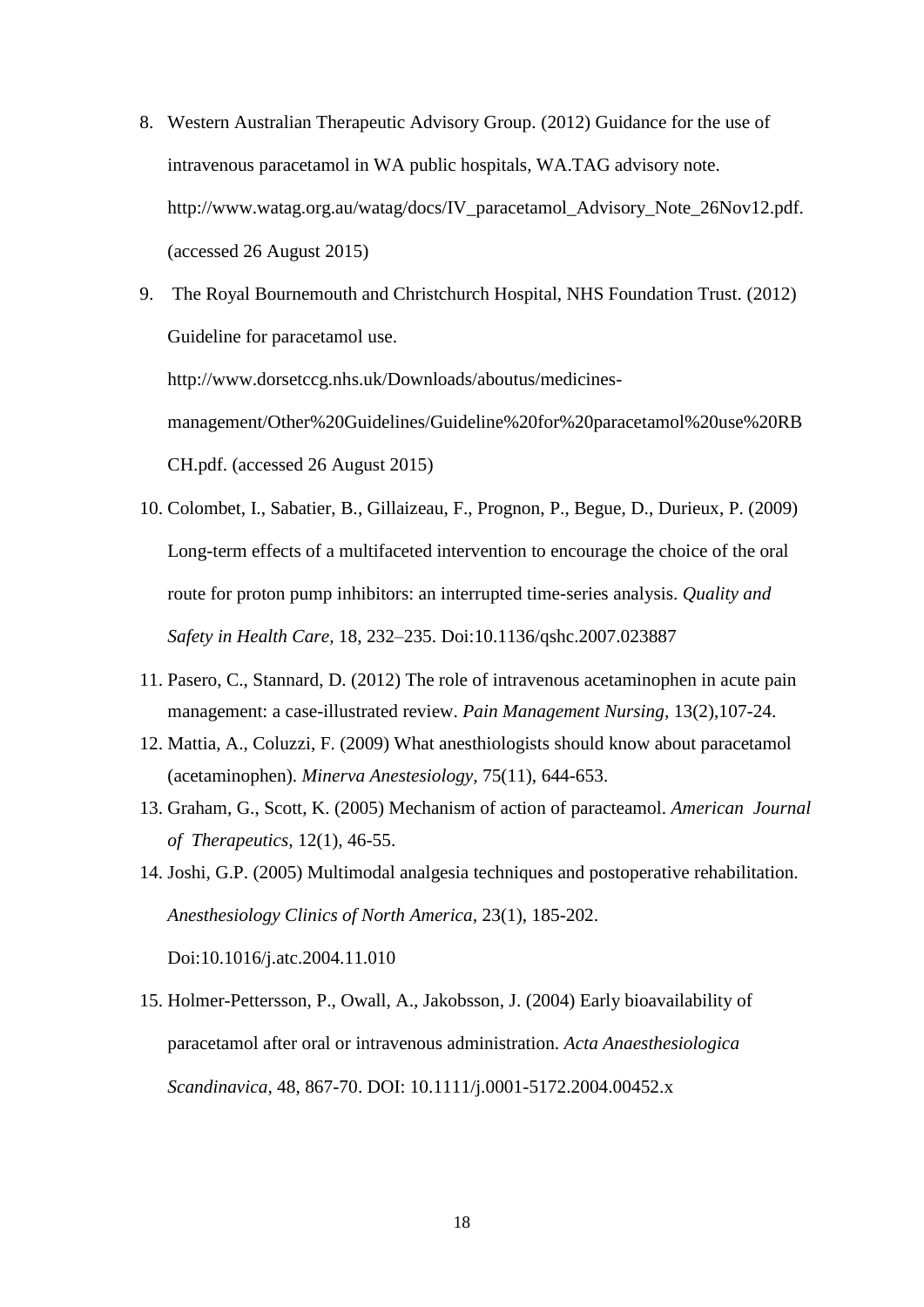- 16. Macario, A. and Royal, MA. (2011) A literature review of randomized clinical trials of intravenous acetaminophen (paracetamol) for acute postoperative pain. *Pain Practice,* 11, 290–610. Doi: 10.1111/j.1533-2500.2010.00426.x.
- 17. Moller, P., Sindet-Pedersen, S., Petersen, C.T., Juhl, G.I., Dillenschneider, A., Skoglund, L.A. (2004) Onset of acetaminophen analgesia: Comparison of oral and intravenous routes after third molar surgery. *British Journal of Anesthesia*; 94, 642- 648. Doi: 10.1093/bja/aei109
- 18. Fischer, M., Solomon, D., Teich, J., Avorn, J. (2003) Conversion from intravenous to oral medications: Assessment of a computerized intervention for hospitalized patients. *Archives of Internal Medicine,* 163(21), 2585-2589.

Doi:10.1001/archinte.163.21.2585.

- 19. Ramirez, J., Vargas, S., Ritter, G.W., Brier, M.E., Wright, A., Smith, S., Newman, D., Burke, J., Mushtaq, M., Huang, A. (1999) Early switch from intravenous to oral antibiotics and early hospital discharge. *Archives of Internal Medicine,* 159, 2449- 2454. doi:10.1001/archinte.159.20.2449
- 20. Oosterheert, J.J., Bonten, M.J., Schneider, M.M. et al. (2006) Effectiveness of early switch from intravenous to oral antibiotics in severe community acquired pneumonia: multicentre randomised trial. *British Medical Journal*, 333, 1193-1205. Doi: http://dx.doi.org/10.1136/bmj.38993.560984.BE
- 21. Box, G.E.P., Jenkins, G.M. (1976) Time series analysis, forecasting and control. San Francisco: Holden Day.
- 22. Greene, W.H. (2002) Econometric analysis. 5th ed. Englewood Cliffs: Prentice-Hall.
- 23. Harrington, D. (2013) IV Acetaminophen: The Hospitalist's Perspective. Today's Hospitalist Special Report.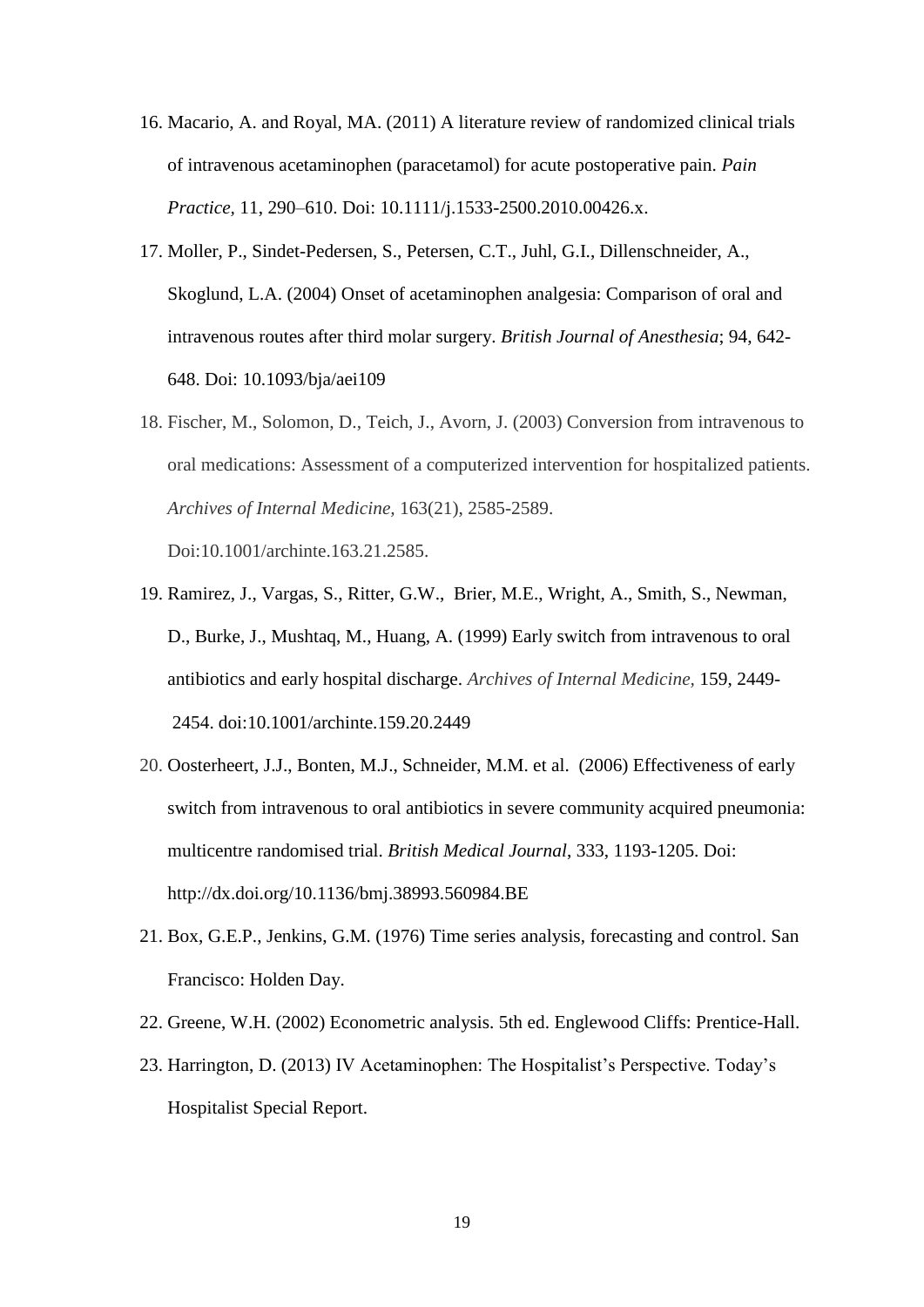[http://www.todayshospitalist.com/index.php?b=articles\\_read&cnt=1637.](http://www.todayshospitalist.com/index.php?b=articles_read&cnt=1637) (accessed 14 June 2015)

24. World Health Organization (WHO). (2012) The pursuit of responsible use of medicines: Sharing and learning from country experiences. [http://www.who.int/medicines/publications/responsible\\_use/en/](http://www.who.int/medicines/publications/responsible_use/en/) (accessed 14 June

2015)

- 25. Lau, B., Pinto, B., Thiemann, D., Lehmann, C. (2011) Budget impact analysis of conversion from intravenous to oral medication when clinically eligible for oral intake*. Clinical Therapeutics,* 33(11), 1792 –1796. Doi:10.1016/j.clinthera.2011.09.030
- 26. Cyriac, J. and James, E. (2014) Switch over from intravenous to oral therapy: A concise overview. *Journal of Pharmacology and Pharmacotherapy,* 5(2), 83-87. DOI: http://dx.doi.org/10.4103/0976-500X.130042
- 27. O'Neal, J. (2013) The utility of intravenous acetaminophen in the perioperative period. *Frontiers in Public Health,* 1, 25. Doi: 10.3389/fpubh.2013.00025
- 28. Marsden, M. (2010) Auditing use of IV paracetamol in a surgical division and intensive care. *Clinical Pharmacist*, 2, 225-228.
- 29. Tzortzopoulou, A., McNicol, E.D., Cepeda, M.S., Francia, M.B.D, Farhat, T., Schumann, R. (2011) Single doses of intravenous formulations of paracetamol (acetaminophen) to reduce pain after surgery in adults and children. *Cochrane Database of Systematic Reviews,* 10. DOI: 10.1002/14651858.CD007126.pub2
- 30. Rhew, D.C., Tu, G.S., Ofman, J., Henning, J.M., Richards, M.S., Weingarten, S.R. (2001) Early switch and early discharge strategies in patients with communityacquired pneumonia: a meta-analysis. *Archives in Internal Medicine,* 161(5),722-727. doi:10.1001/archinte.161.5.722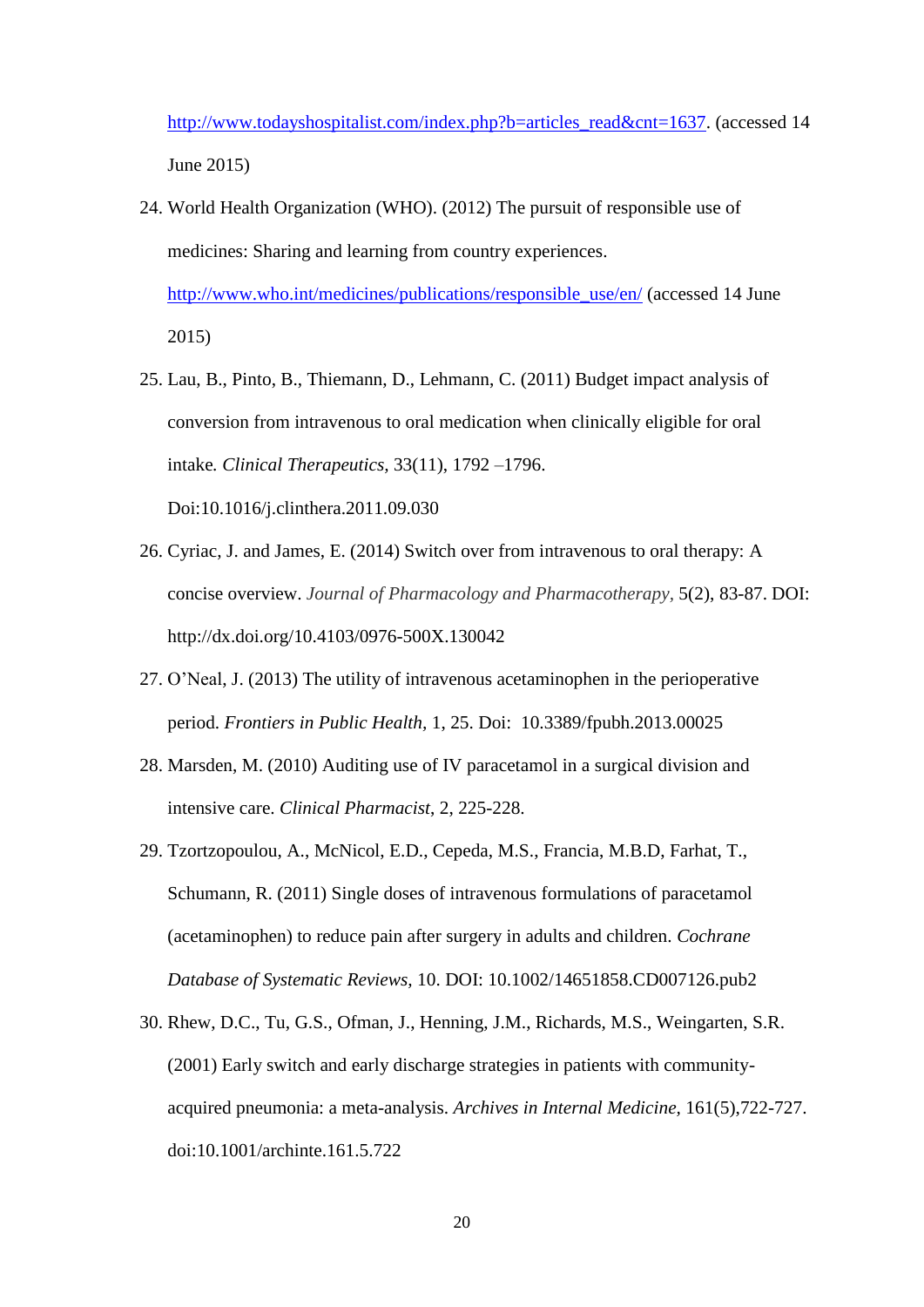- 31. McLaughlin, C.M., Bodasing, N., Boyter, A.C., Fenelon, C., Fox, J.G., Seaton, R.A. (2005) Pharmacy-implemented guidelines on switching from intravenous to oral antibiotics: an intervention study. *Quarterly Journal of Medicine*, 98 (10), 745–52. DOI: http://dx.doi.org/10.1093/qjmed/hci114
- 32. Davey, P., Brown, F., Fenelon, L. et al. (2013) Interventions to improve antibiotic practices for hospital inpatients. *Cochrane Database of Systematic Reviews,* 4. DOI: 10.1002/14651858.CD003543.pub2
- 33. Hanbury, A., Farley, K., Carl, Thompson., Wilson, P., Chambers, D., Holmes, H. (2013) Immediate versus sustained effects: interrupted time series analysis of a tailored intervention. *Implementation Science*, 8,130. Doi:10.1186/1748-5908-8-130
- 34. Ansari, F., Gray, K., Nathwani, D., Phillips, G., Ogston, S., Ramsay, C., Davey, P. (2003) Outcomes of an intervention to improve hospital antibiotic prescribing: interrupted time series with segmented regression analysis. *Journal of Antimicrobial Chemotherapy,* 52, 842–848. Doi: 10.1093/jac/dkg459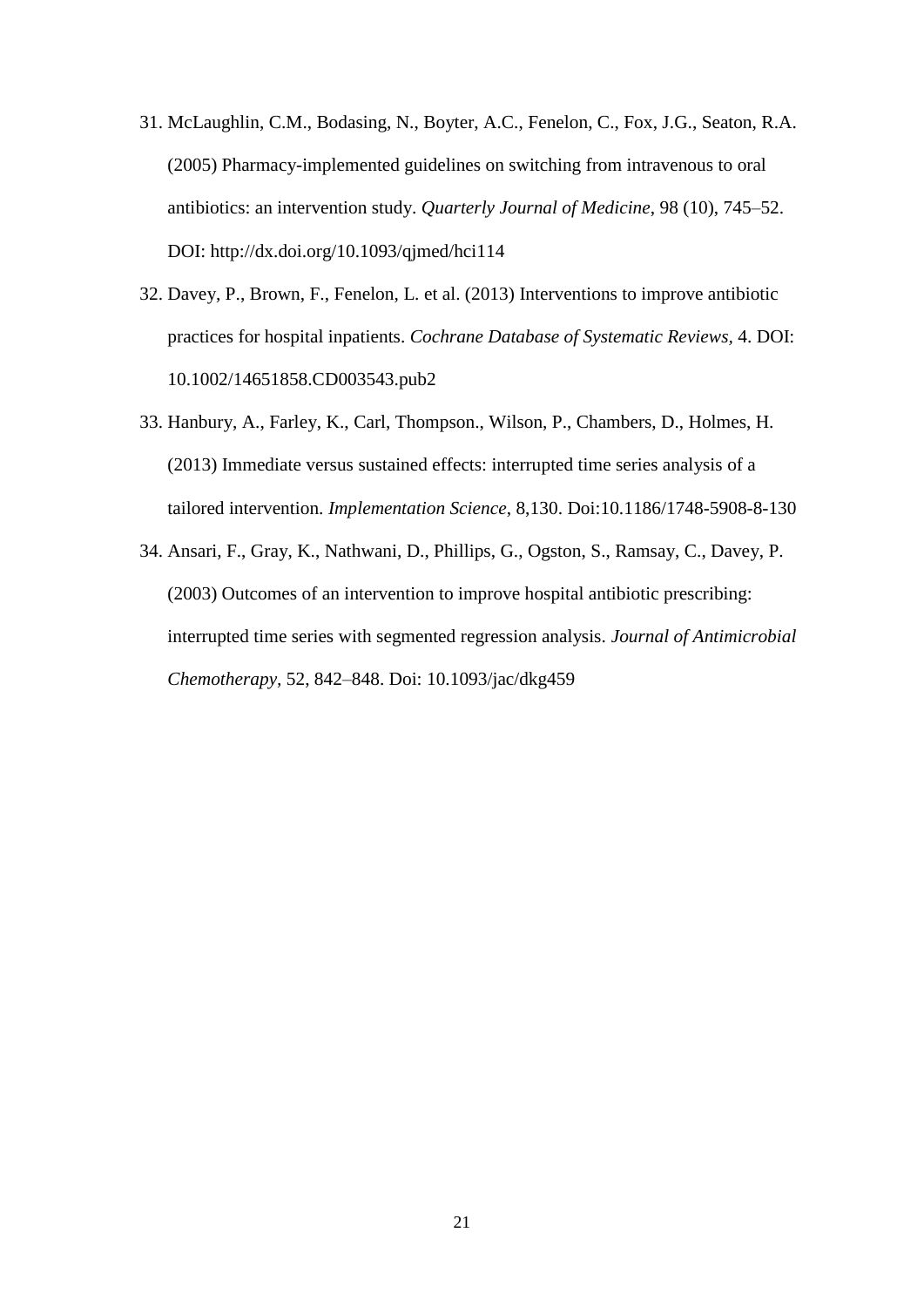# **Figure legends:**

Figure 1: Flow chart illustrating the steps involved in the protocol-based process and the criteria for dispensing IV paracetamol

Figure 2: Time series of monthly IV paracetamol utilisation before and after the implementation of the protocol-based intervention.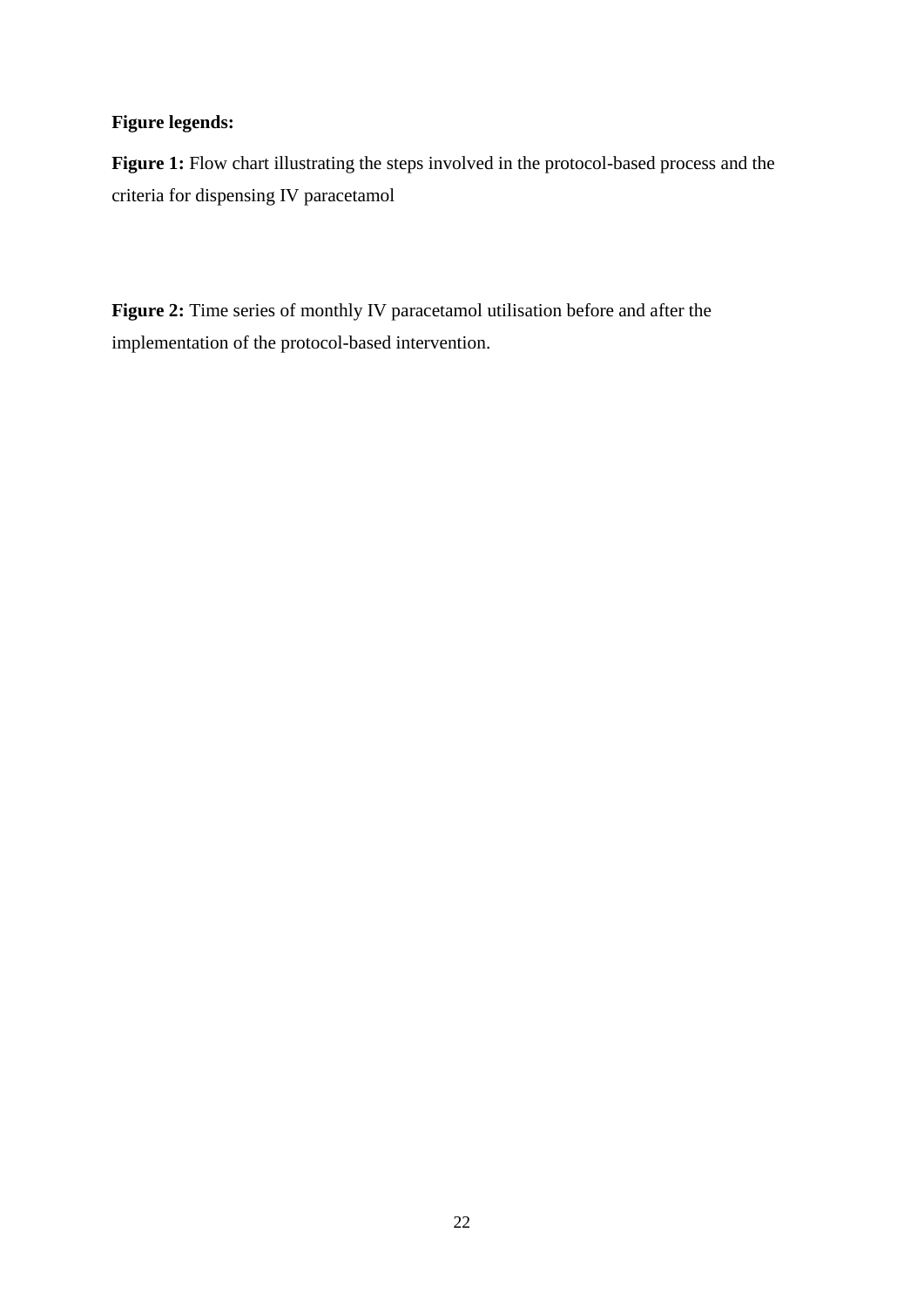# **Tables**

| <b>Month</b>     | Units (1000 mg single use<br>ampoule) |       | Costs $(L.E.)$ * |         |                               |
|------------------|---------------------------------------|-------|------------------|---------|-------------------------------|
|                  | 2012                                  | 2013  | 2012(a)          | 2013(b) | Difference in cost<br>$(b-a)$ |
| <b>January</b>   | 2996                                  | 2045  | 58,422           | 39,878  | $-18,544$                     |
| <b>February</b>  | 2605                                  | 1994  | 50,798           | 38,883  | $-11,915$                     |
| <b>March</b>     | 3073                                  | 2149  | 59,924           | 41,906  | $-18,018$                     |
| <b>April</b>     | 3067                                  | 2128  | 59,807           | 41,496  | $-18,311$                     |
| <b>May</b>       | 2986                                  | 2005  | 58,227           | 39,098  | $-19,129$                     |
| June             | 3248                                  | 2305  | 63,336           | 44,948  | $-18,388$                     |
| July             | 3152                                  | 1918  | 61,464           | 37,401  | $-24,063$                     |
| <b>August</b>    | 2752                                  | 2301  | 53,664           | 44,870  | $-8,794$                      |
| <b>September</b> | 2925                                  | 2345  | 57,038           | 45,728  | $-11,310$                     |
| <b>October</b>   | 2428                                  | 2099  | 47,346           | 40,931  | $-6,415$                      |
| <b>November</b>  | 2839                                  | 2179  | 55,361           | 42,491  | $-12,870$                     |
| <b>December</b>  | 2501                                  | 1866  | 48,770           | 36,387  | $-12,383$                     |
| <b>Total</b>     | 34572                                 | 25344 | 674,154          | 494,013 | $-180,141$                    |

**Table 1: Total monthly IV paracetamol utilisation and associated costs over the study period (January 2012 to December 2013)**

*\* IV paracetamol unit cost = 19.5 L.E.*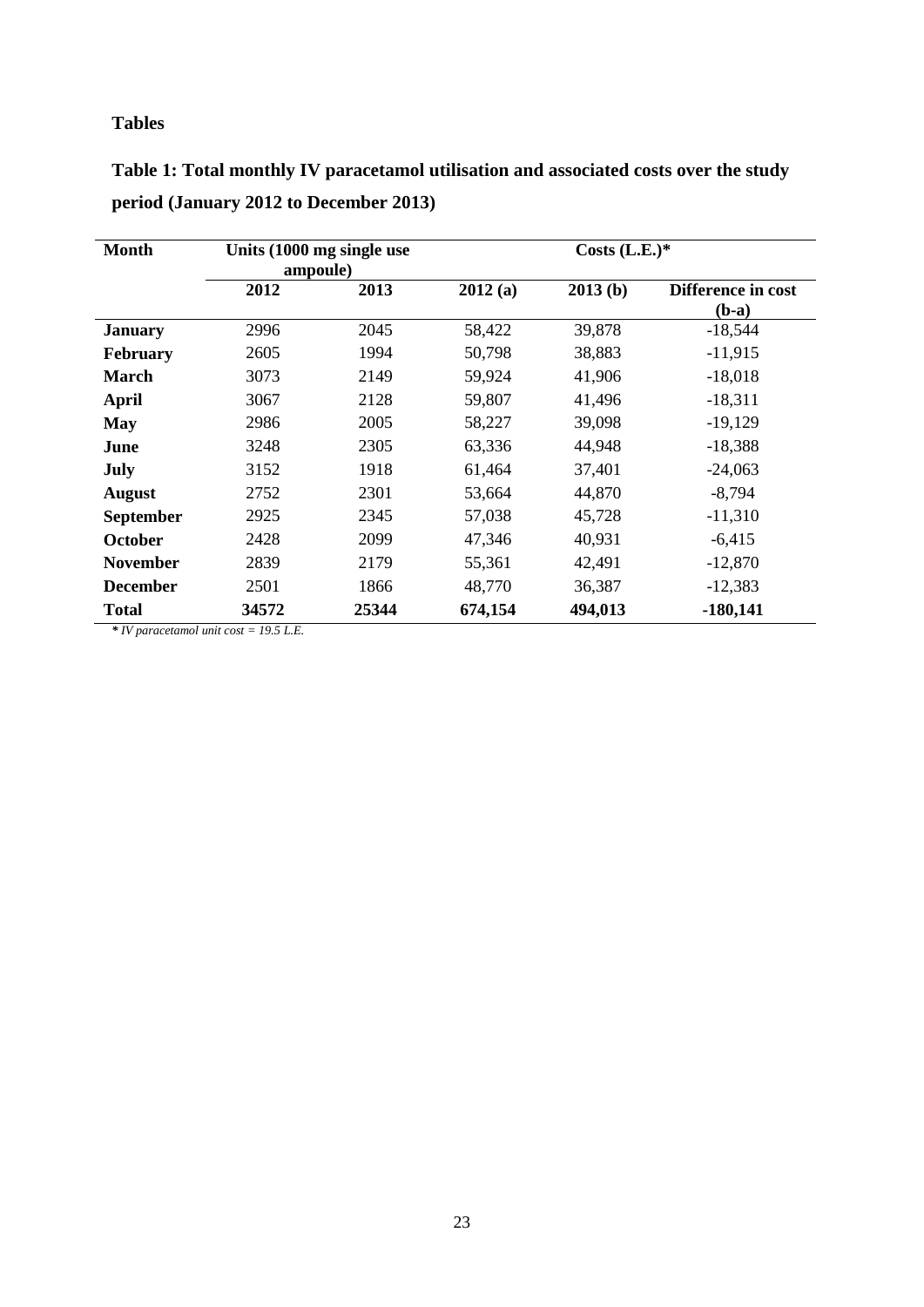| <b>Time after</b><br>introducing | Change in utilisation (units)      |          | Change in cost (L.E.)              |          |  |
|----------------------------------|------------------------------------|----------|------------------------------------|----------|--|
| intervention<br>(months)         | <b>Mean</b><br>$(95\% \text{ CI})$ | P-value  | <b>Mean</b><br>$(95\% \text{ CI})$ | P-value  |  |
| 0 (pre-intervention)             | $-32(-66, 2)$                      | 0.056    | $-6,32(-1,342,78)$                 | 0.067    |  |
| 1                                | $-636(-985, -287)$                 | $0.001*$ | $-11,418$ $(-18,575, -4,261)$      | $0.003*$ |  |
| $\overline{2}$                   | $-585(-938, -233)$                 | $0.002*$ | $-10,695$ ( $-1,7966$ , $-3,424$ ) | $0.005*$ |  |
| 3                                | $-534$ $(-897, -171)$              | $0.005*$ | $-9,972$ $(-1,7489, -2,455)$       | $0.009*$ |  |
| 4                                | $-484$ ( $-864$ , $-103$ )         | $0.013*$ | $-9,248$ $(-17,127,-1,369)$        | $0.019*$ |  |
| 5                                | $-433$ $(-836, -29)$               | $0.031*$ | $-8,525$ $(-16,870, -180)$         | $0.038*$ |  |
| 6                                | $-382(-813, 49)$                   | 0.070    | $-7,802$ ( $-16,700, 1,096$ )      | 0.071    |  |
| $\overline{7}$                   | $-331(-794, 132)$                  | 0.137    | $-7,079$ $(-16,603, 2,445)$        | 0.122    |  |
| 8                                | $-280$ $(-778, 218)$               | 0.237    | $-6,355$ $(-16,561, 3,851)$        | 0.191    |  |
| 9                                | $-229(-765, 307)$                  | 0.364    | $-5,632$ $(-16,570, 5,306)$        | 0.276    |  |
| 10                               | $-178(-754, 398)$                  | 0.509    | $-4,909$ $(-16,616, 6,798)$        | 0.372    |  |
| 11                               | $-127(-744, 490)$                  | 0.659    | $-4,186(-16,695, 8,323)$           | 0.475    |  |
| 12                               | $-76(-736, 584)$                   | 0.804    | $-3,463$ $(-16,802, 9,876)$        | 0.578    |  |

**Table 2: Summary of the AutoRegressive Integrated Moving Average (ARIMA) model analysis showing the estimated reduction in IV paracetamol utilisation and costs following intervention implementation compared with pre-intervention levels.**

*\*Statistically significant (P < 0.05)*